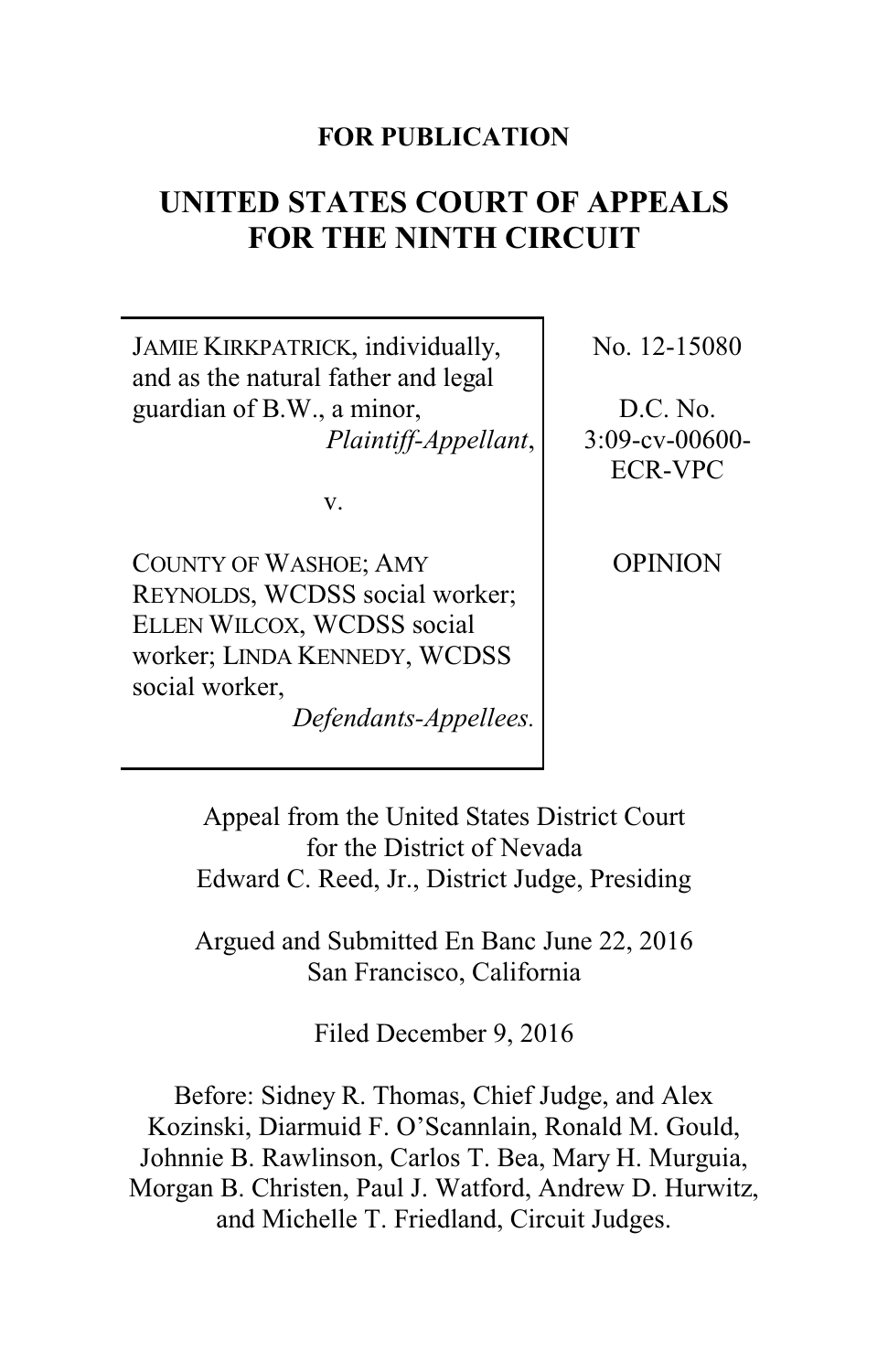Opinion by Judge Murguia; Concurrence by Judge Christen; Partial Concurrence and Partial Dissent by Judge Friedland; Dissent by Judge Kozinski

## **SUMMARY\***

# **Civil Rights**

The en banc court affirmed in part and reversed in part the district court's summary judgment and remanded in a 42 U.S.C. § 1983 action against the County of Washoe and County social workers alleging violations of the Fourth and Fourteenth Amendment arising from the warrantless removal of plaintiff's biological two-day old daughter from the custody of her mother.

The en banc court affirmed the district court's grant of summary judgment to the defendants on plaintiff's claim that they violated his Fourteenth Amendment rights by seizing the child without due process because plaintiff had no enforceable parental rights at the time of her removal.

The en banc court affirmed the district court's grant of summary judgment to the social workers on the daughter's Fourth Amendment claim. Although the social workers should have obtained a warrant, their constitutional obligation

**<sup>\*</sup>** This summary constitutes no part of the opinion of the court. It has been prepared by court staff for the convenience of the reader.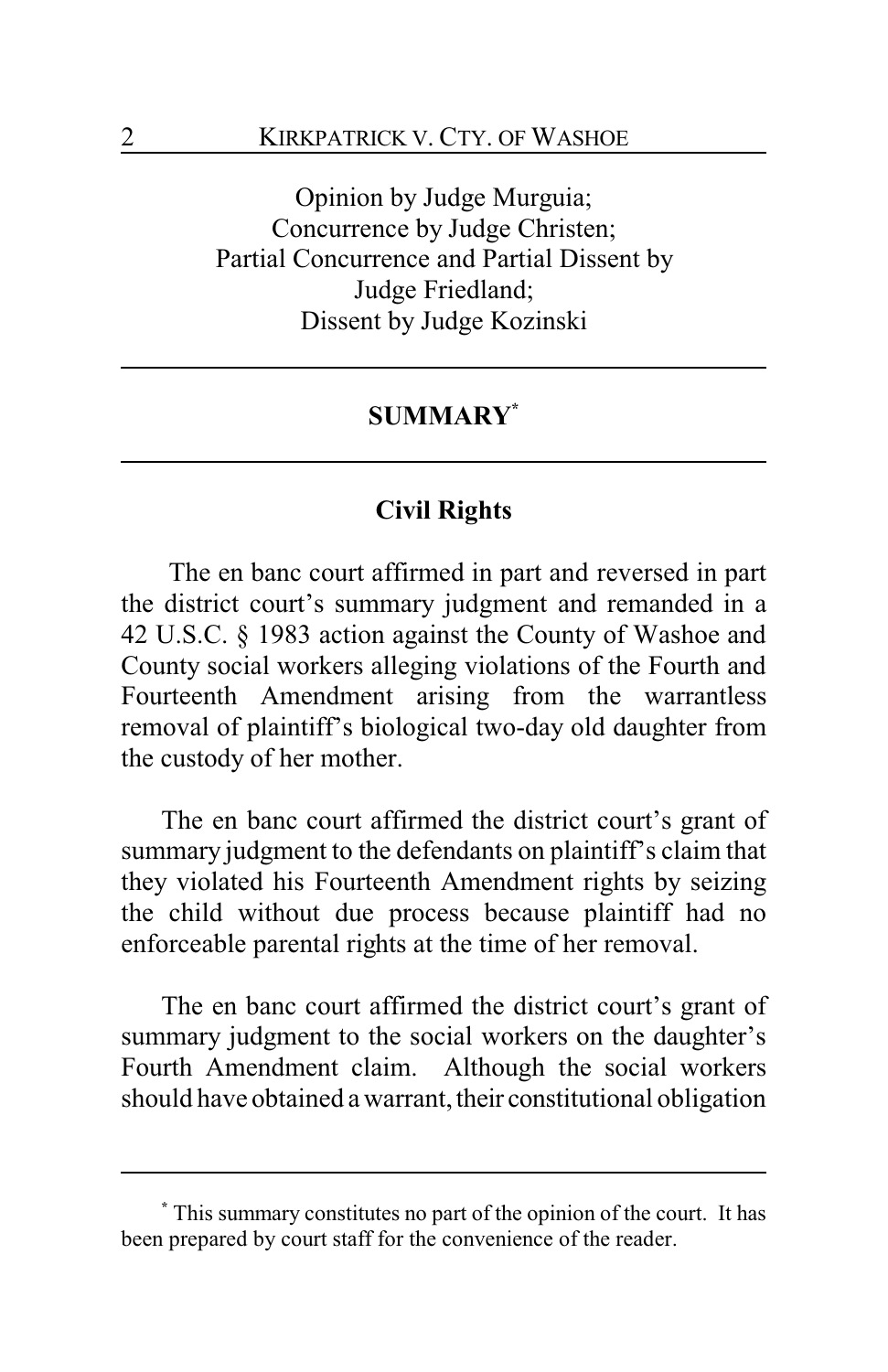to do so was not clearly established, and they were therefore entitled to qualified immunity on this claim.

The en banc court reversed the district court's summary judgment and remanded on the daughter's claim against Washoe County because plaintiff presented sufficient evidence to raise a genuine issue of material fact regarding whether the County maintained a policy of unconstitutionally seizing children in non-exigent circumstances.

Concurring, Judge Christen, joined by Judge Hurwitz, agreed with the results reached by the majority but wrote separately to address what the court described as the unlikely possibility that the child's mother might unexpectedly abscond with the child.

Concurring in part and dissenting in part, Judge Friedland, joined by Chief Judge Thomas, agreed with the majority's opinion as to municipal liability but dissented from its affirmance of summary judgment on the claim against the individual defendants. In Judge Friedland's view, qualified immunity should be denied and summary judgment entered for plaintiff on the Fourth Amendment claim.

Dissenting in part, Judge Kozinski, joined by Judges O'Scannlain, Rawlinson and Bea, and byJudge Watford with respect to Part 2, agreed that the social workers were entitled to qualified immunity and joined that part of the opinion. But Judge Kozinski could not agree that the social workers committed a constitutional violation, nor that the County could be liable for a policy of unconstitutional conduct under *Monell v. Dep't of Soc. Servs. of N.Y.*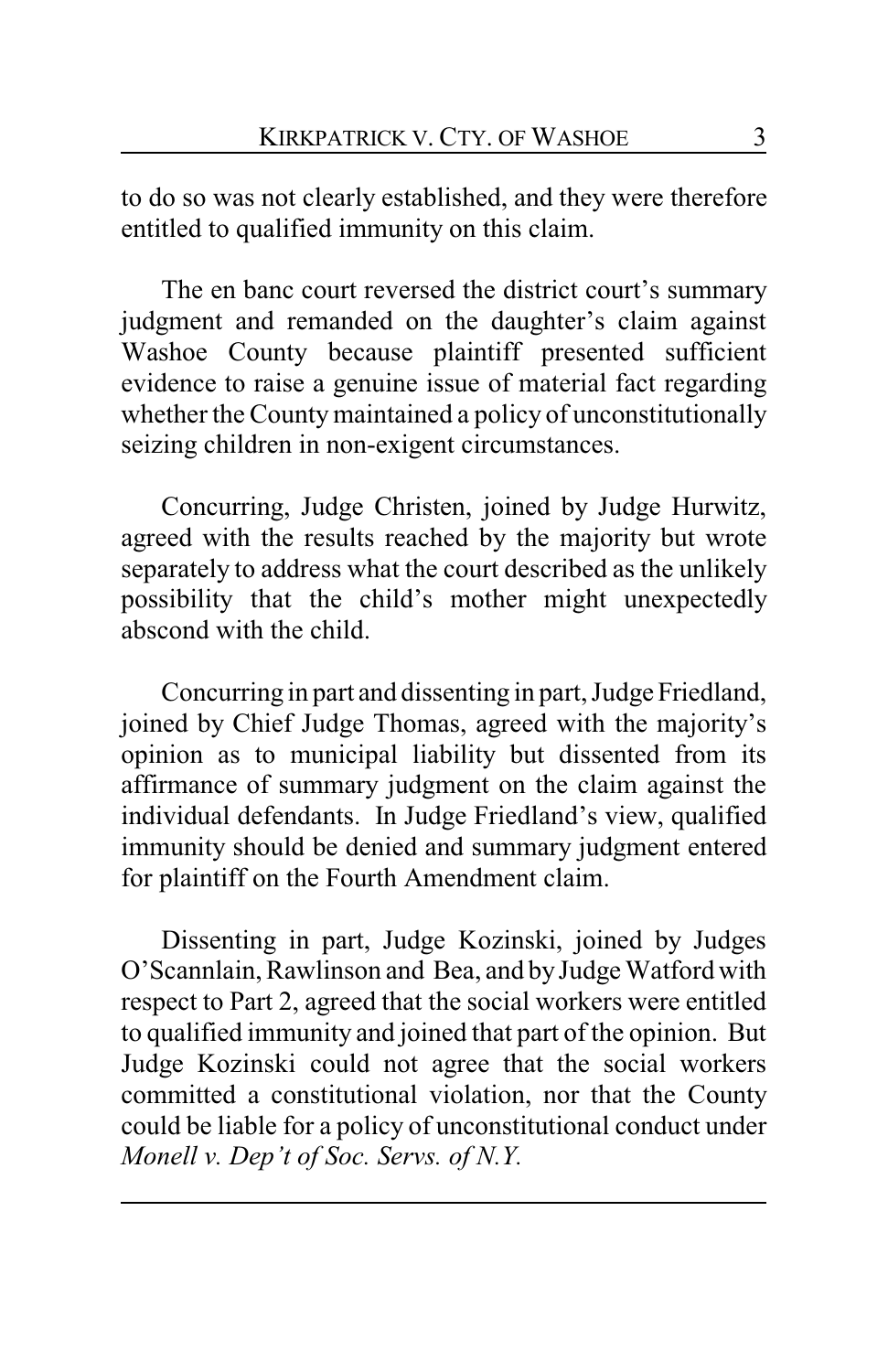## **COUNSEL**

David J. Beauvais (argued), Oakland, California; Jeffrey Friedman (argued) and William R. Kendall, Reno, Nevada; for Plaintiff-Appellant.

Herbert B. Kaplan (argued), Deputy District Attorney; Richard A. Gammick, District Attorney; Reno, Nevada; for Defendant-Appellee County of Washoe.

Brian M. Brown (argued) and Kevin A. Pick, Thorndal Armstrong Delk Balkenbush & Eisinger, Reno, Nevada, for Defendants-Appellees Amy Reynolds, Ellen Wilcox, and Linda Kennedy.

## **OPINION**

MURGUIA, Circuit Judge:

This appeal arises from Washoe County social workers' warrantless removal of a two-day-old child from the custody of her mother, who had a history of drug abuse and whose two other children had been previously placed in the care of the Washoe County Department of Social Services ("DSS"). The biological father subsequently brought suit under 42 U.S.C. § 1983 against the social workers and the County, claiming the removal of his daughter violated the Fourth and Fourteenth Amendments. We have jurisdiction under 28 U.S.C. § 1291, and we affirm in part the district court's grant of summary judgment in the defendants' favor, reverse in part, and remand for further proceedings.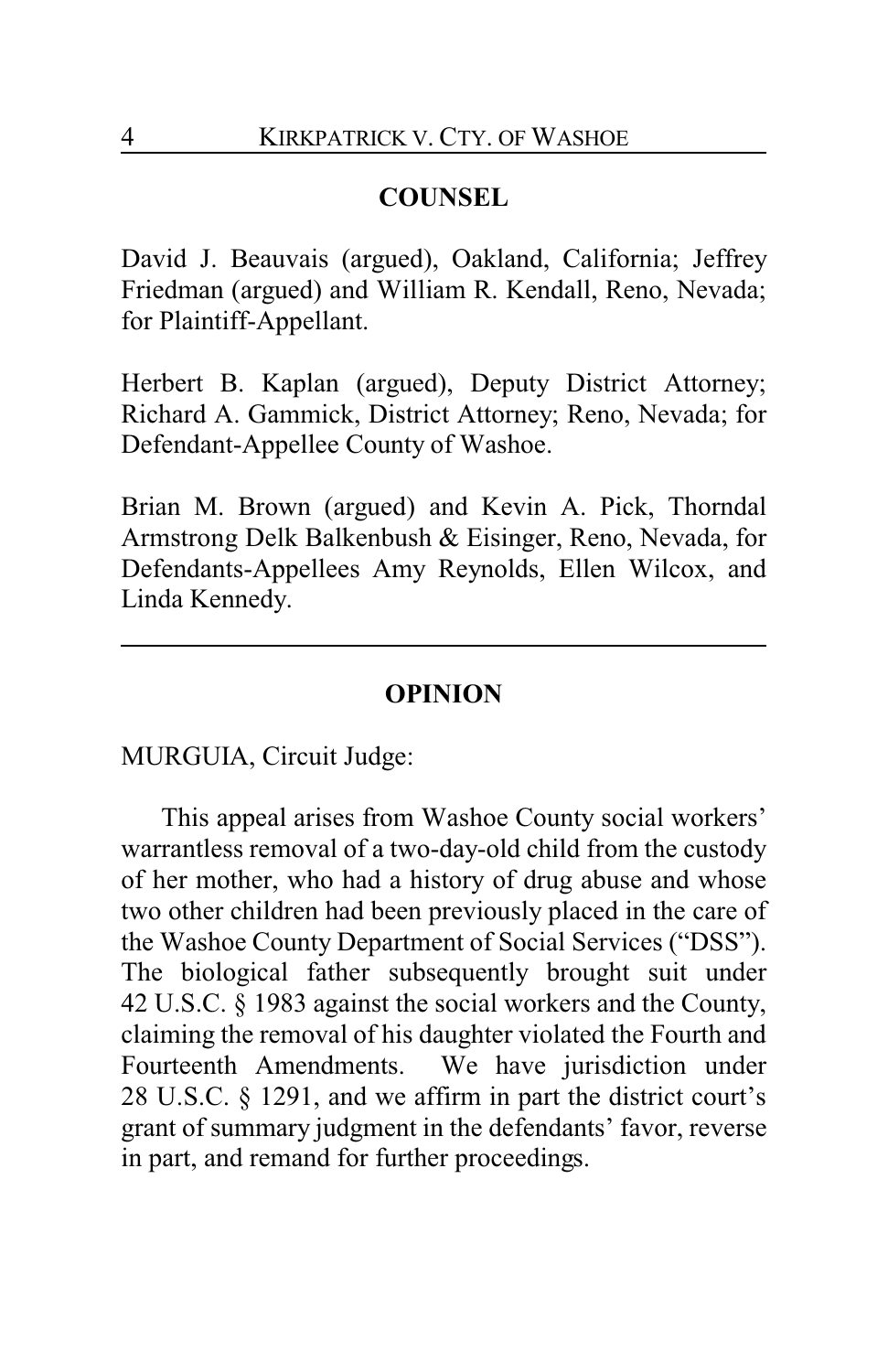#### **BACKGROUND**

The following facts are not in dispute. On July 15, 2008, Rachel Whitworth gave birth to a daughter, B.W., **1** via cesarean section at a hospital in Reno, Nevada. B.W. was born five weeks premature. Whitworth admitted to nursing staff that she used methamphetamine throughout her pregnancy, including as recently as two days prior. B.W. tested positive for methamphetamine at birth. At the time, Whitworth was unemployed and living with a friend. She had recently self-admitted to a drug rehabilitation program but left after three days.

Whitworth informed the hospital that she had two other children who were already in the custody of DSS, and volunteered the name of the social worker managing their case, Chondra Ithurralde. After B.W. was born, the hospital contacted Ithurralde, who noted that a permanent plan to terminate Whitworth's parental rights for her other children had been approved by a court due to her failure to comply with the DSS case plan, her lack of appropriate housing, and her demonstrated inability to care for her children. Ithurralde also advised placing a protective hold on B.W. to prevent her from being discharged. The hospital typically honors DSS hold requests as a courtesy, but it is not legally obligated to do so. The hold did not prevent Whitworth from interacting with B.W. while they were in the hospital together. B.W. remained in the room with Whitworth, who failed to feed the infant on schedule and to change her diapers.

**<sup>1</sup>** The Court refers to B.W., a minor, only by her initials to protect her privacy.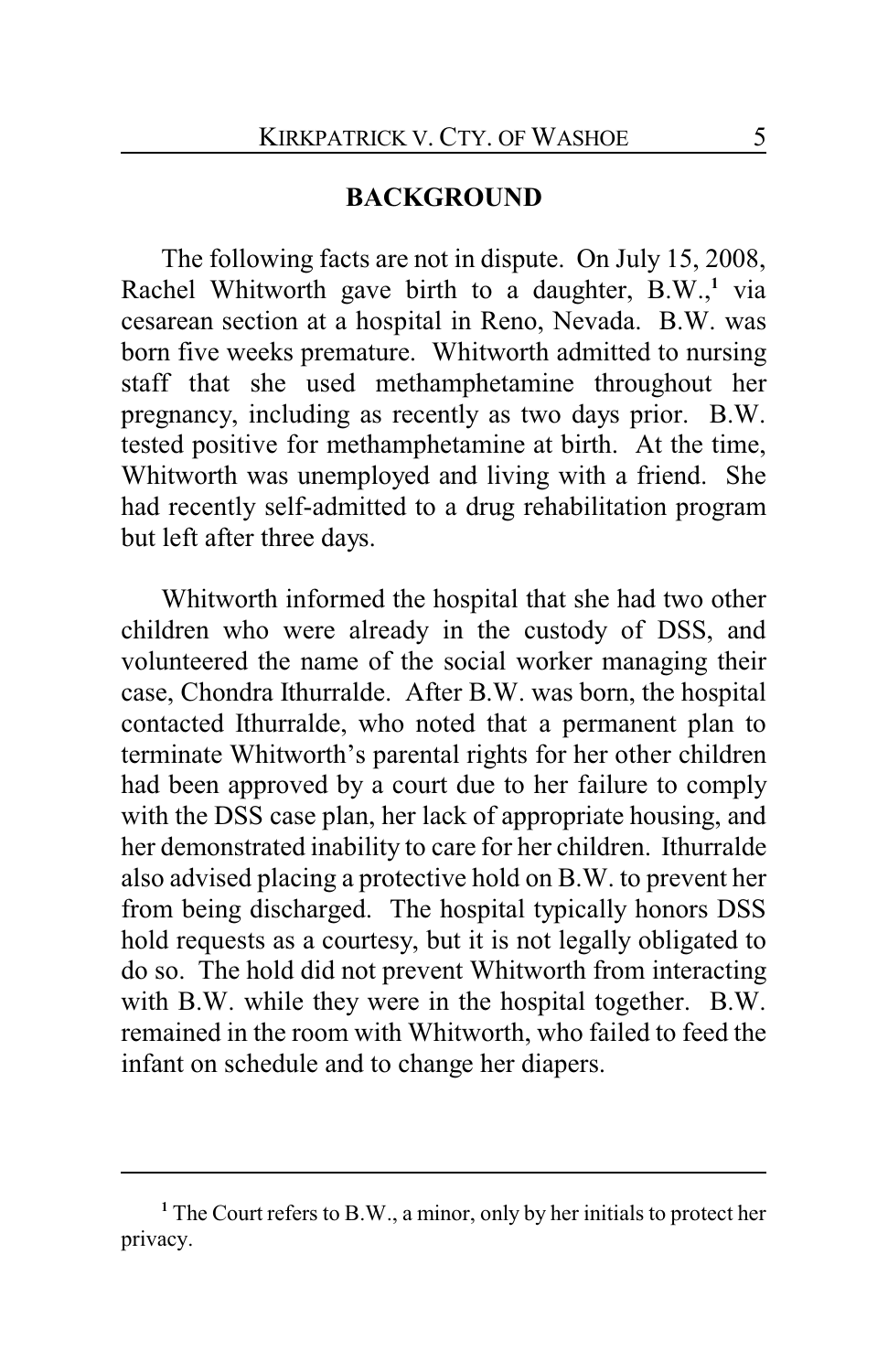The next day, Ithurralde visited the hospital with DSS social worker Ellen Wilcox. Wilcox interviewed Whitworth, and informed her of the hold and that a protective custody hearing had been scheduled for the following day. Until the hearing, DSS planned to place B.W. in the same foster home as her two half-siblings. Wilcox's supervisor, Linda Kennedy, directed Wilcox to take B.W. when the hospital released her. On July 17, 2008, the hospital discharged twoday-old B.W. into DSS's care. DSS did not attempt to obtain a warrant before assuming custody of B.W.

On July 18, the family division of Nevada's Second Judicial District Court held a protective custody hearing at which Whitworth participated by phone from the hospital. The court determined that B.W. should remain in protective custody due to Whitworth's ongoing drug use, finding reasonable cause to believe that continuation in Whitworth's care was contrary to B.W.'s welfare. Following the hearing, Whitworth made no contact with her attorney or DSS. On July 28, 2008, DSS filed a petition alleging that B.W. was a child in need of protection. Whitworth failed to attend any of the subsequent adjudicatory or dispositional hearings. DSS attempted to locate Whitworth but was unable to find her.

Plaintiff-Appellant Jamie Kirkpatrick was present at the hospital when Whitworth gave birth to B.W., although he did not know at the time whether he was B.W.'s biological father, nor did he sign an affidavit of paternity. Kirkpatrick first learned of DSS's involvement soon after Wilcox took custody of B.W. on July 17, 2008. He left his contact information with Wilcox for the purpose of scheduling a paternity test to determine whether he was B.W.'s biological father. Kirkpatrick also advised DSS that he was moving to Elko, Nevada. Kirkpatrick did not attend the protective custody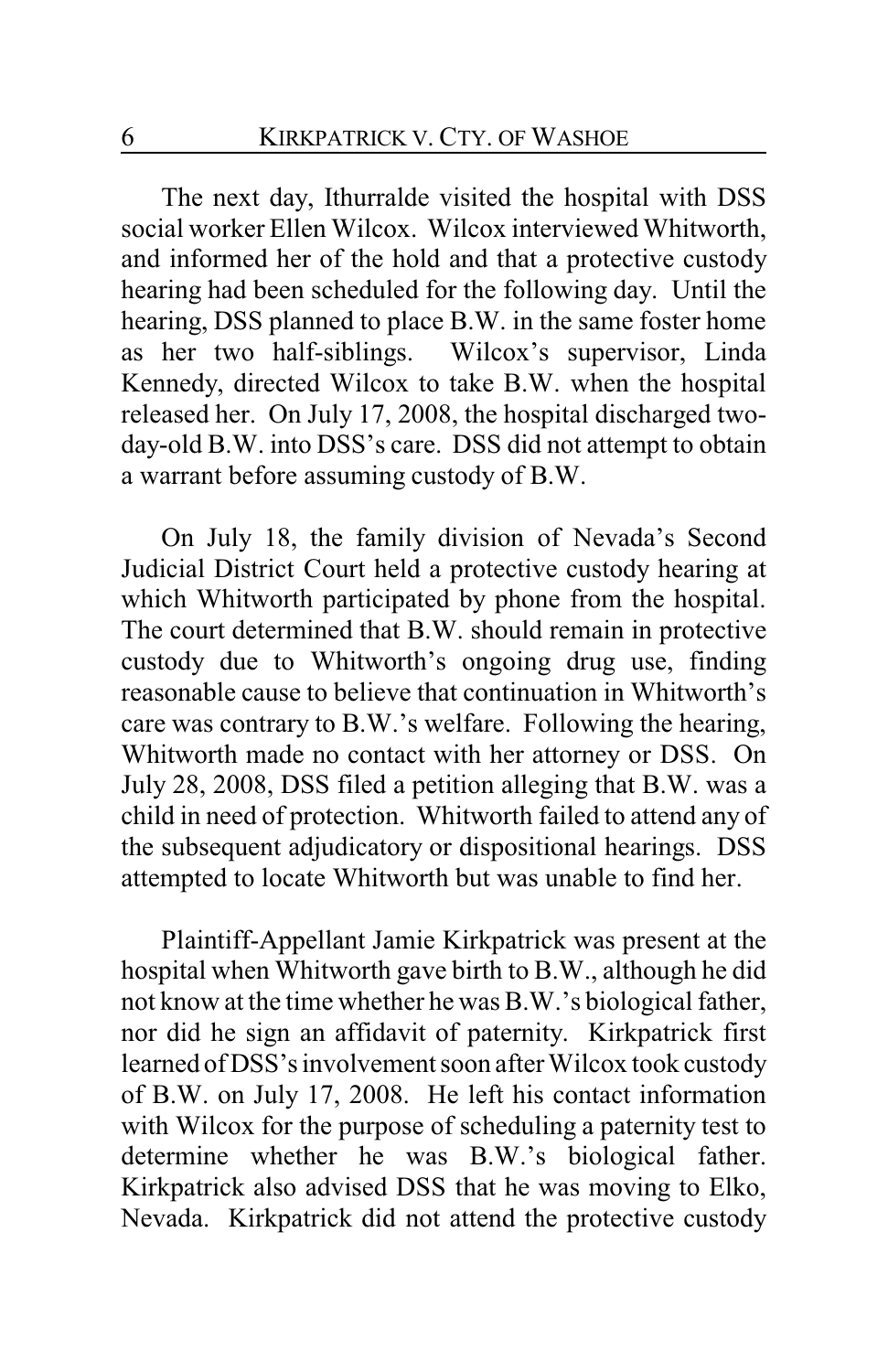hearing on July 18, 2008, but the court ordered a paternity test at his request. The test revealed that Kirkpatrick is indeed B.W.'s biological father.

Kirkpatrick visited B.W. twice in the Fall of 2008, and expressed an interest in reunification at a six-month permanency hearing held in January 2009. After the hearing, Kirkpatrick returned to Reno and began visiting B.W. more frequently. He continued to maintain his visits, employment, and housing over the next year. In June 2009, B.W.'s foster family determined that they were no longer able to care for B.W. and her half-siblings, and the children were transferred to a different foster home. Kirkpatrick became concerned about B.W.'s care there, and after an incident during which B.W. suffered a large bruise on her forehead Kirkpatrick began advocating more strongly that B.W. should be placed with him. On December 31, 2009, B.W. was reunified with Kirkpatrick.

In October 2009, Kirkpatrick brought suit under 42 U.S.C. § 1983 against Washoe County and DSS workers Ellen Wilcox, Linda Kennedy, and Amy Reynolds—another supervisor—for removing B.W. from Whitworth without a warrant. In the operative complaint—the Second Amended Complaint ("SAC")—Kirkpatrick alleged one cause of action against the social-worker defendants and another cause of action against the County, both on behalf of "Plaintiff," in the singular. The SAC also stated that "Plaintiff is the father and legal guardian of the minor child, [B.W.]," and requested damages because "[B.W.'s] constitutional right to be with her parents was violated."

The district court granted the defendants' motion for summary judgment. The district court first determined that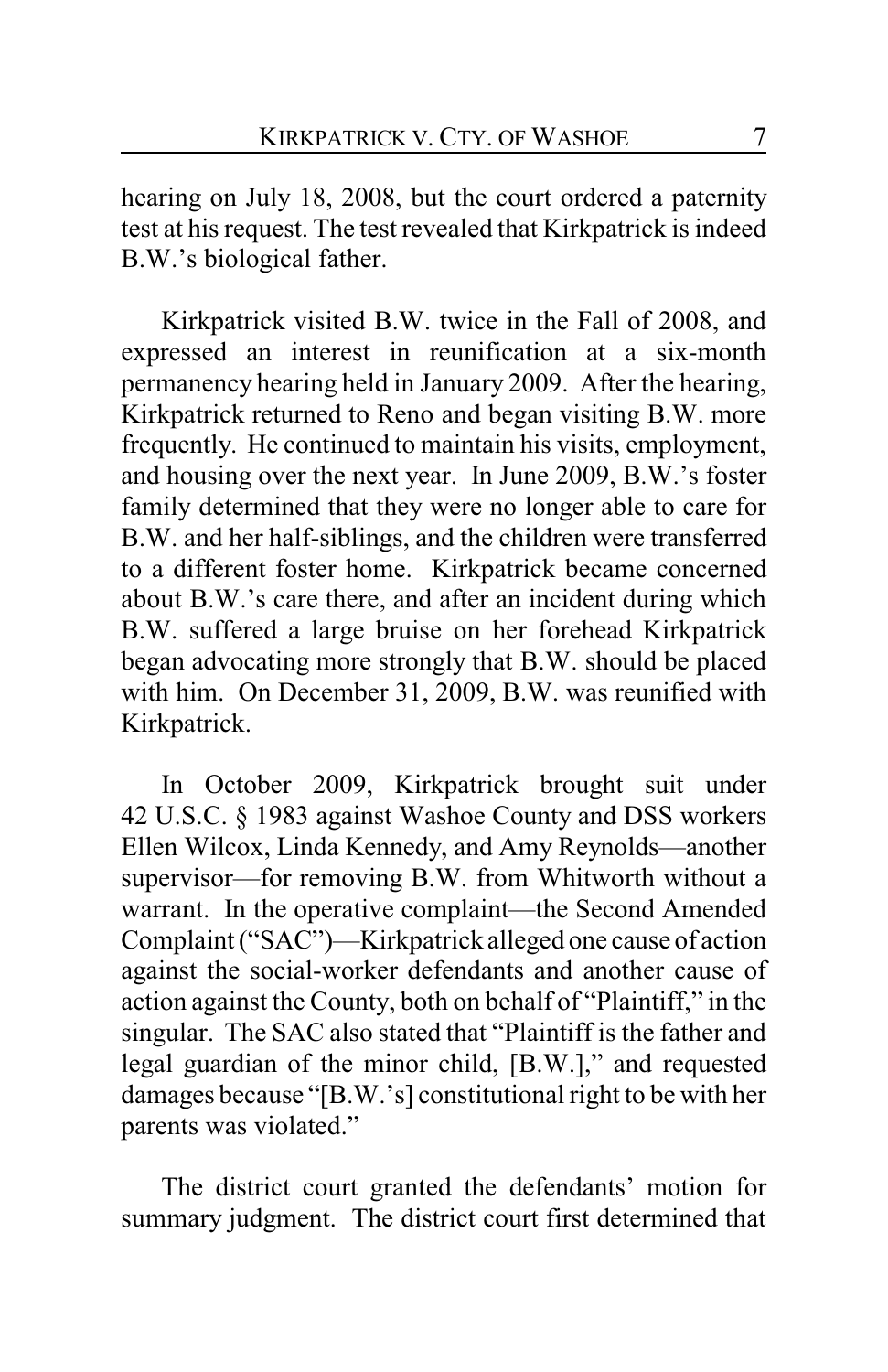Kirkpatrick had asserted only claims on his own behalf under the Fourth and Fourteenth Amendments. Accordingly, the district court found that Kirkpatrick had not demonstrated that the defendants violated his constitutional rights because only B.W. suffered a potential Fourth Amendment violation, and Kirkpatrick had not established parental rights as of the date of the challenged seizure that could give rise to a Fourteenth Amendment claim. Finding that Kirkpatrick had failed to prove a constitutional violation, the court also entered judgment in favor of Washoe County. This appeal followed.

#### **DISCUSSION**

Section 1983 provides a remedy for violations of rights secured by the Constitution by persons acting under the color of state law. 42 U.S.C. § 1983. However, the doctrine of qualified immunity shields individual officers "from liability for civil damages insofar as their conduct [did] not violate clearly established . . . constitutional rights of which a reasonable person would have known." *Pearson v. Callahan*, 555 U.S. 223, 231 (2009) (quoting *Harlow v. Fitzgerald*, 457 U.S. 800, 818 (1982)). Municipalities and other local governmental units are "persons" subject to suit under § 1983, but to prevail on a claim against a municipal entity for a constitutional violation, a plaintiff must also show that his or her injury is attributable "to official municipal policy of some nature." *Monell v. Dep't of Soc. Servs. of N.Y.*, 436 U.S. 658, 691 (1978).

Kirkpatrick's claims against the social workers and Washoe County are addressed, in turn, below.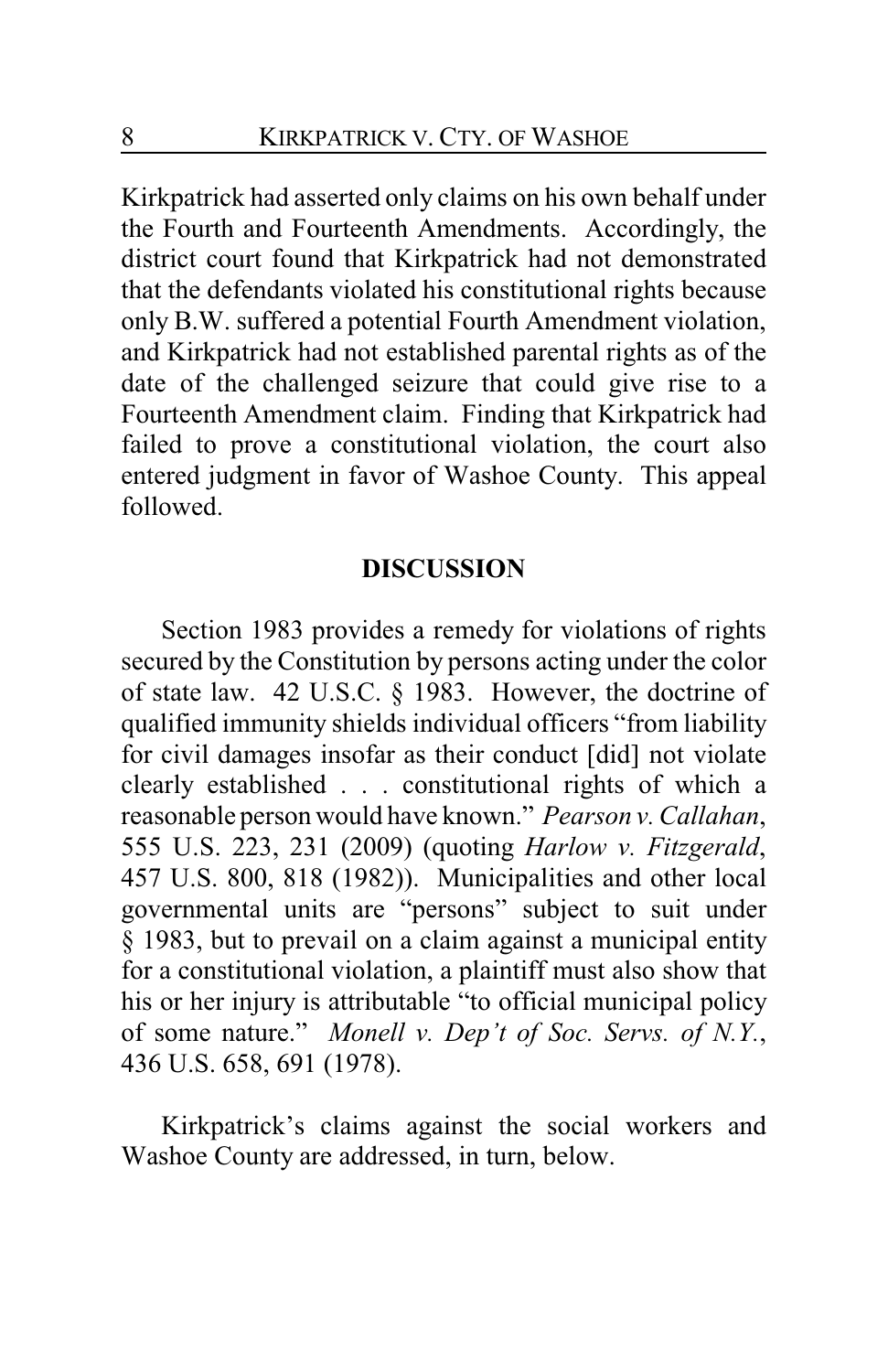## I.

We apply a two-prong analysis in qualified immunity cases, under which summary judgment is improper if, resolving all disputes of fact and credibility in favor of the party asserting the injury, (1) the facts adduced show that the officer's conduct violated a constitutional right, and (2) that right was "clearly established" at the time of the violation. *Saucier v. Katz*, 533 U.S. 194, 201 (2001). Thus, even if Kirkpatrick demonstrates that there is a question of fact as to whether the social workers violated his or B.W.'s constitutional rights, the workers are entitled to qualified immunity unless the law at the time of B.W.'s removal in 2008 clearly established the unconstitutionality of their conduct.

## $\mathsf{A}$ .

Two provisions of the Constitution protect the parentchild relationship from unwanted interference by the state: the Fourth and the Fourteenth Amendments. **<sup>2</sup>** First, parents "have a well-elaborated constitutional right to live" with their children that "is an essential liberty interest protected by the Fourteenth Amendment's guarantee that parents and children will not be separated by the state without due process of law except in an emergency." *Wallis v. Spencer*, 202 F.3d 1126,

<sup>&</sup>lt;sup>2</sup> "Where a particular Amendment provides an explicit textual source of constitutional protection against a particular sort of government behavior, that Amendment, not the more generalized notion of substantive due process, must be the guide for analyzing these claims." *County of Sacramento v. Lewis*, 523 U.S. 833, 842 (1998). Therefore, because the Fourth Amendment provides a bulwark against unreasonable seizures, children who have been "seized" must pursue their claims under the purview of that specific constitutional provision.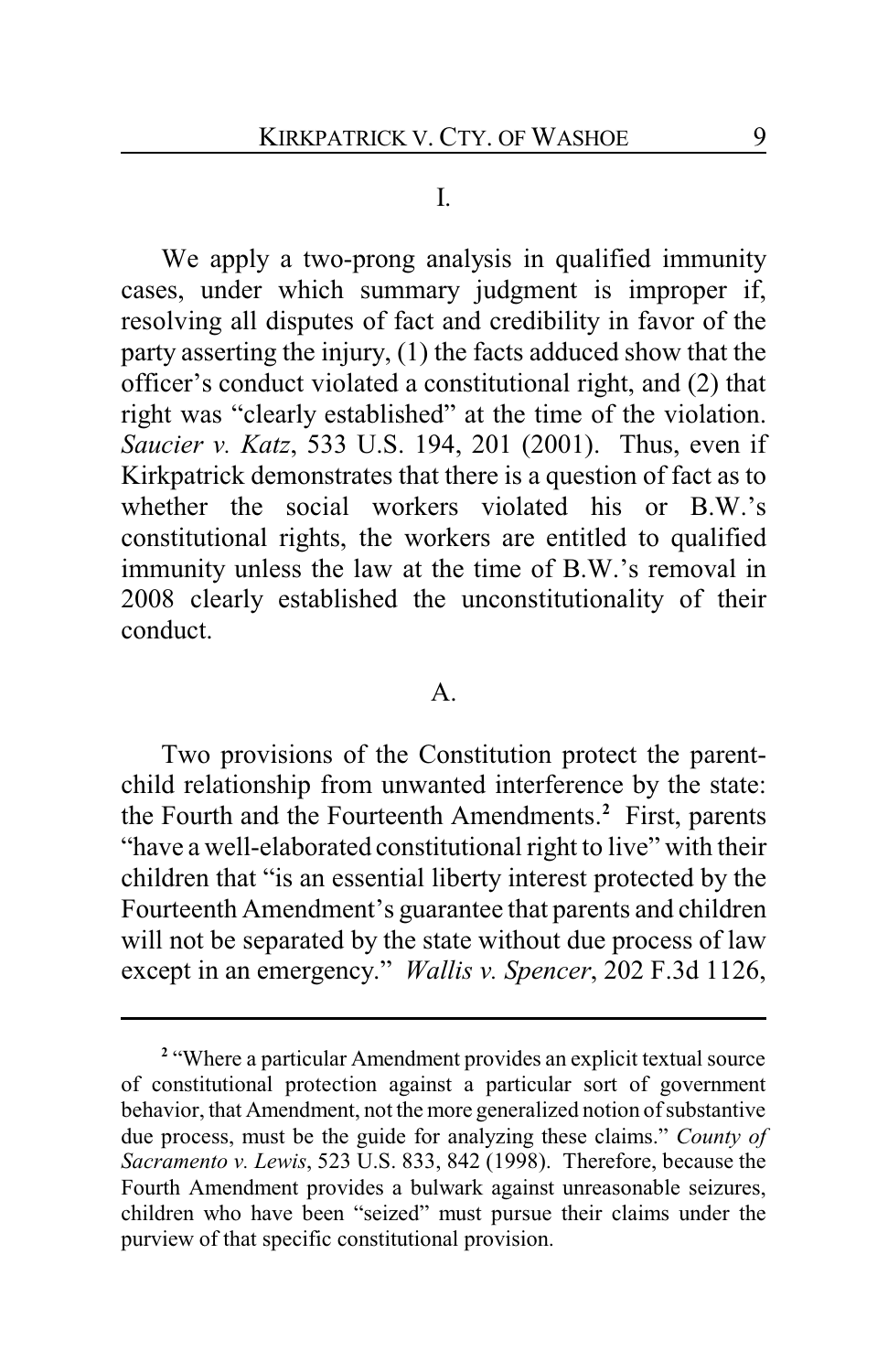1136 (9th Cir. 1999); *accord Mabe v. San Bernardino Cty., Dep't of Pub. Soc. Servs.*, 237 F.3d 1101, 1107 (9th Cir. 2001); *Ram v. Rubin*, 118 F.3d 1306, 1310 (9th Cir. 1997). Second, the Fourth Amendment safeguards children's "right . . . to be secure in their persons . . . against unreasonable . . . seizures" without a warrant, U.S. Const. amend. IV, although we similarly recognize an exception to the warrant requirement where the exigencies of the situation are so compelling that a warrantless seizure is objectively reasonable under the Fourth Amendment, *see Rogers v. County of San Joaquin*, 487 F.3d 1288, 1294 (9th Cir. 2007). Therefore, we have said that the tests under the Fourth and Fourteenth Amendment for when an official may remove a child from parental custody without a warrant are equivalent. *Wallis*, 202 F.3d at 1137 n.8.

i.

We consider first Kirkpatrick's Fourteenth Amendment claim against the DSS workers. The parental right secured by the Fourteenth Amendment "is not reserved for parents with full legal and physical custody." *James v. Rowlands*, 606 F.3d 646, 651 (9th Cir. 2010); *see also Burke v. Cty. of Alameda*, 586 F.3d 725, 733 (9th Cir. 2009) (holding that non-custodial parents have a reduced liberty interest in the companionship, care, custody, and management of their children). At the same time, however, "[p]arental rights do not spring full-blown from the biological connection between parent and child." *Lehr v. Robertson*, 463 U.S. 248, 260 (1983) (quoting *Caban v. Mohammed*, 441 U.S. 380, 397 (1979) (Stewart, J., dissenting)) (emphasis omitted). Judicially enforceable interests arising under the Fourteenth Amendment "require relationships more enduring," which reflect some assumption "of parental responsibility." *Id.*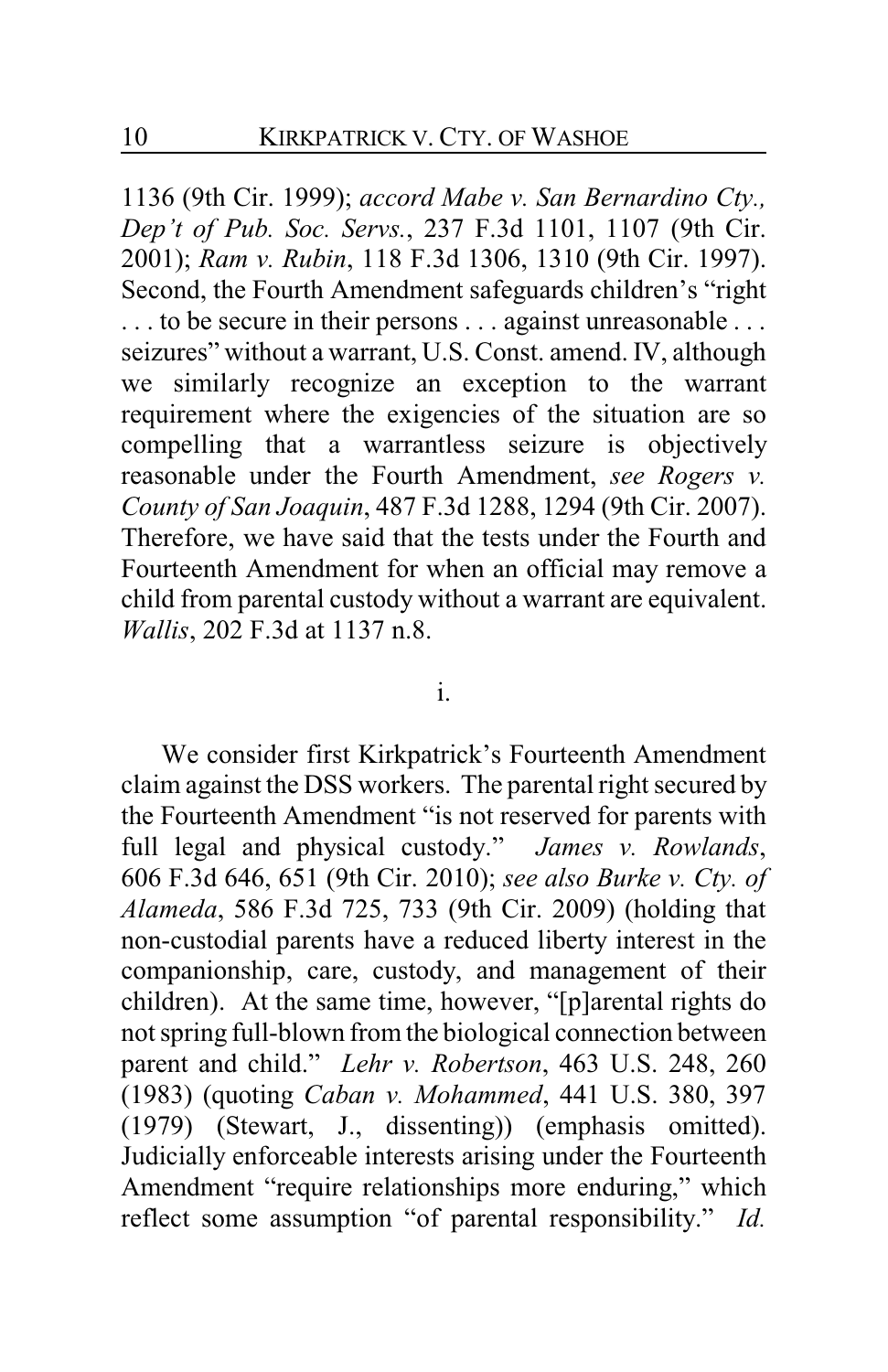(internal quotation marks omitted). It is "[w]hen an unwed father demonstrates a full commitment to the responsibilities of parenthood by coming forward to participate in the rearing of his child," that "his interest in personal contact with his child acquires substantial protection under the due process clause." *Id.* at 261 (internal quotation marks and alteration omitted). Until then, a person with only potential parental rights enjoys a liberty interest in the companionship, care, and custody of his children that is "unambiguously lesser in magnitude." *James*, 606 F.3d at 651 (quoting *Brittain v. Hansen*, 451 F.3d 982, 992 (9th Cir. 2006)).

When the seizure of B.W. occurred, Kirkpatrick's due process rights concerning B.W. were negligible. Whitworth informed Kirkpatrick that he might be the father just prior to giving birth to B.W., but told him that there was "a possibility it could be someone else's as well." Kirkpatrick acknowledged that he "did not know" whether he was the father and that there were "possibly other candidates." At the time, Kirkpatrick lived and worked several hours away in Elko, and although he was present for B.W.'s birth, he returned to Elko immediately thereafter. He did not attend the initial protective custody hearing held two days after B.W. was born. Kirkpatrick remained unsure whether he was B.W.'s biological father until the results of the court-ordered genetic test confirmed his paternity. Before then, Kirkpatrick had minimal contact with Whitworth or B.W., and no responsibility—financial or otherwise—for either's care. Consequently, Kirkpatrick was not a parent to B.W. in her first few days of life in the constitutional sense, and his substantive rights were not violated when the social workers placed her in protective custody without a warrant.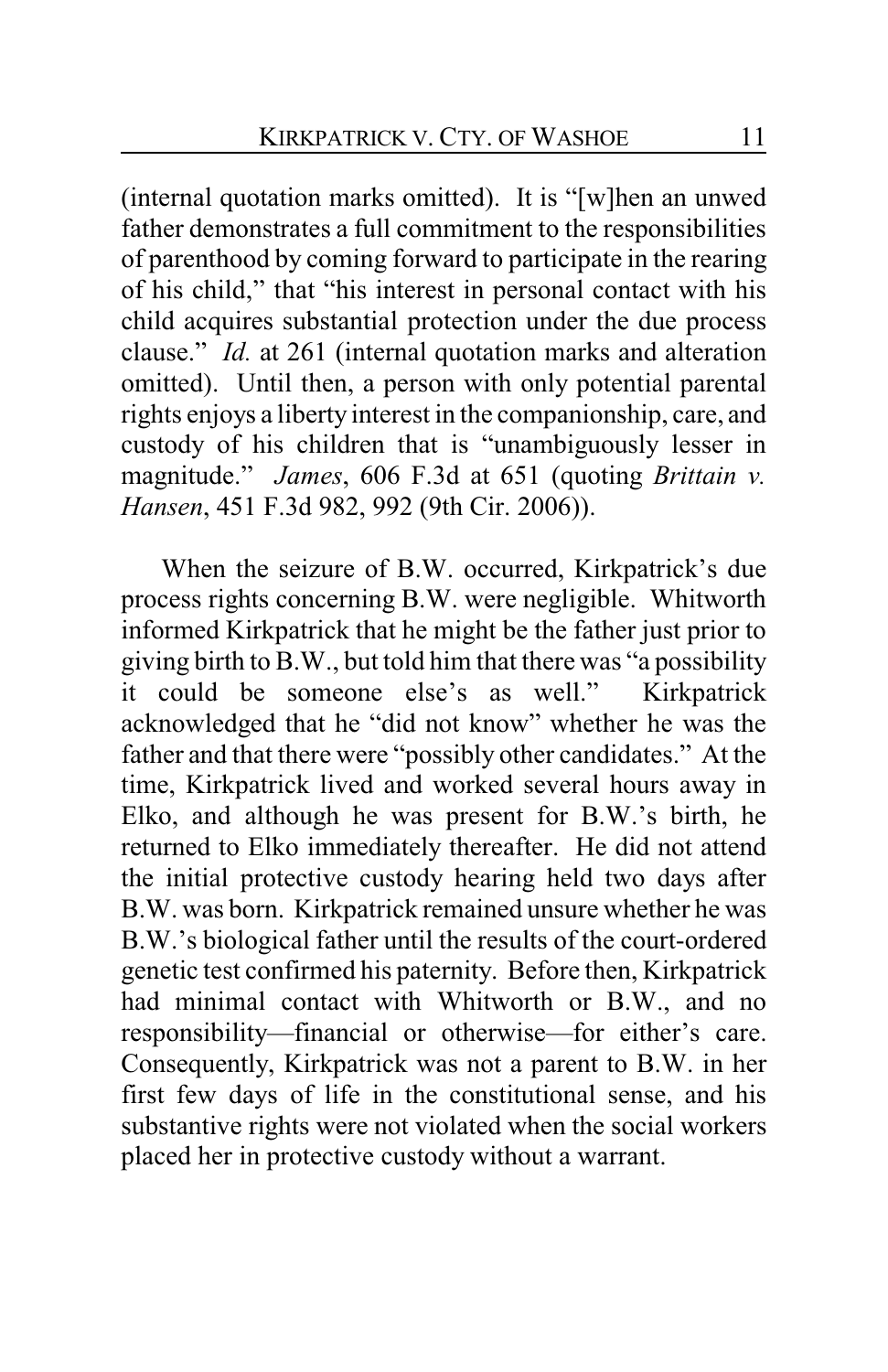#### ii.

This brings us to B.W.'s Fourth Amendment claim. The district court construed the SAC as stating claims only on behalf of Kirkpatrick. We disagree. As noted above, the SAC alleged that "[B.W.'s] constitutional right to be with her parents was violated." Later, Kirkpatrick also alleged that "Defendants . . . acted under color of state law to deprive Plaintiff, as described herein, of constitutionally protected rights, including, but not limited to: . . . (d) the right to be free from unreasonable searches and seizures; . . . [and] (f) the right to be with her parents." Moreover, the defendants moved for summary judgment on the merits of B.W.'s Fourth Amendment claim and have thus not been prejudiced by any linguistic imprecision on Kirkpatrick's part in drafting the SAC. Accordingly, we conclude that Kirkpatrick sufficiently asserted a violation of *B.W.*'s Fourth Amendment rights to apprise the defendants that Kirkpatrick sought to adjudicate her claims in addition to his own. The district court erred in granting summary judgment to the defendants on the grounds that the SAC did not provide adequate notice of B.W.'s Fourth Amendment claim, and we address this theory of relief and the concomitant issue of qualified immunity for the first time on appeal. *See Moreland v. Las Vegas Metro. Police Dep't*, 159 F.3d 365, 369 (9th Cir. 1998) ("We may affirm the district court's judgment on any ground finding support in the record, even if it relied on the wrong ground or reasoning.").

Under the Fourth Amendment, government officials are ordinarily required to obtain prior judicial authorization before removing a child from the custody of her parent. However, officials may seize a child without a warrant "if the information they possess at the time of the seizure is such as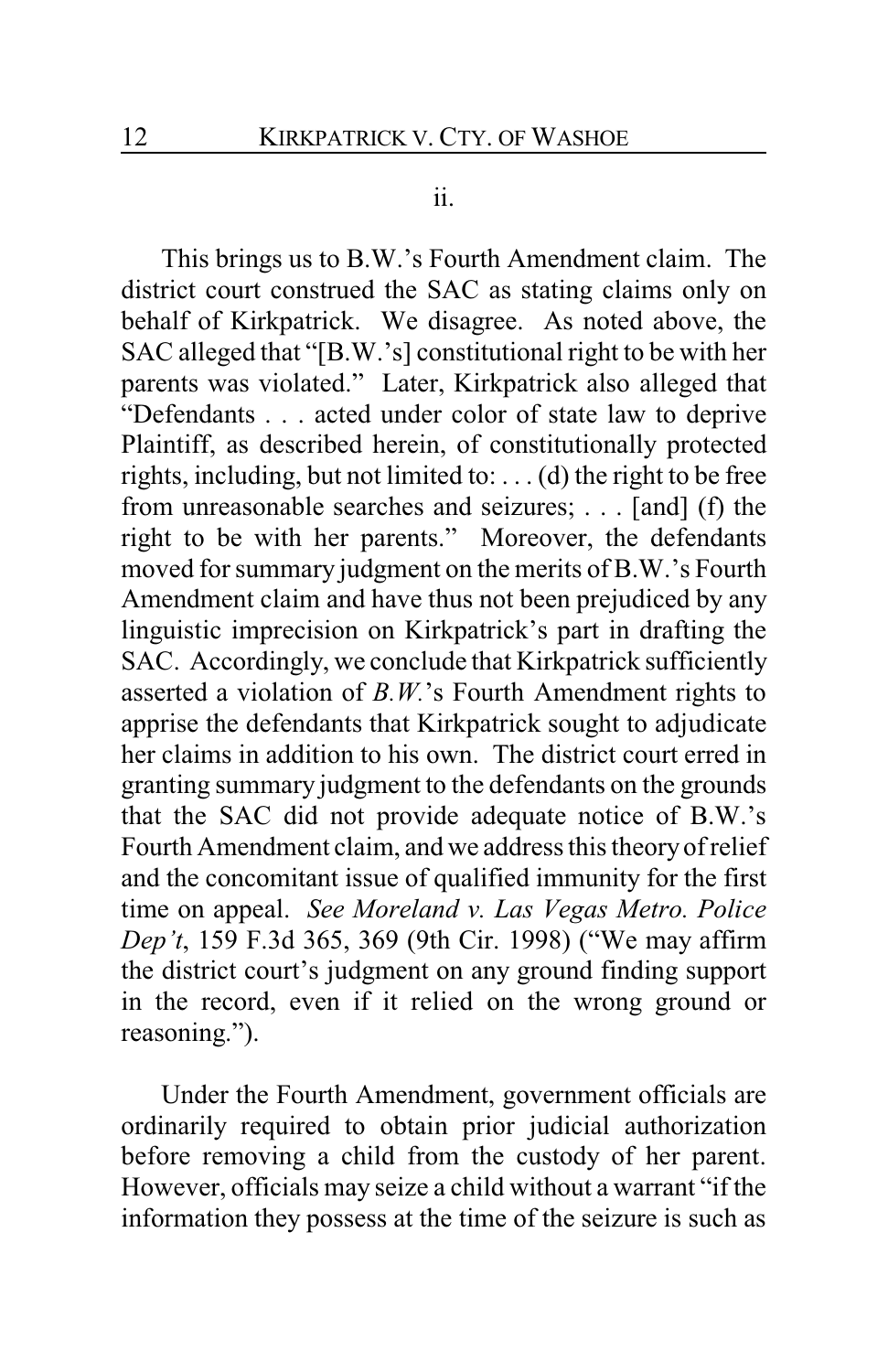provides reasonable cause to believe that the child is in imminent danger of serious bodily injury and that the scope of the intrusion is reasonably necessary to avert that specific injury." *Wallis*, 202 F.3d at 1138.

In *Rogers v. County of San Joaquin*, we clarified that seizing a child without a warrant is excusable only when officials "have reasonable cause to believe that the child is likely to experience serious bodily harm *in the time that would be required to obtain a warrant*." 487 F.3d at 1295 (citing *Mabe*, 237 F.3d at 1108) (emphasis added). *Rogers* concerned a social worker's removal of two children—ages three and five—from their home eighteen days after receiving an anonymous report that the children displayed signs of severe neglect. *See Rogers*, 487 F.3d at 1291. The report alleged that the children were not toilet-trained, that the parents locked the children in their rooms at night, that the children were not receiving medical or dental care, that the home was dirty and maggot-infested, and that the children had access to unsecured guns. *Id.* Child Protective Services ("CPS") classified the case as a non-emergency, one that only necessitated a response within ten days. *Id.* But after eventually observing the children in the home and talking to their parents, a CPS worker immediately removed the children without seeking a warrant. *Id.* at 1292–93.

We began in *Rogers* from the settled premise that social workers violate the Fourth Amendment by removing children absent a warrant or exigent circumstances. *Id.* at 1294. Under that standard, we found that none of the allegations of neglect in *Rogers* were sufficiently serious to justify the children's removal. *See id.* at 1294–95. Bottle rot, malnourishment, and disorderly home conditions do not present an imminent risk of serious bodily harm. *Id*. at 1295.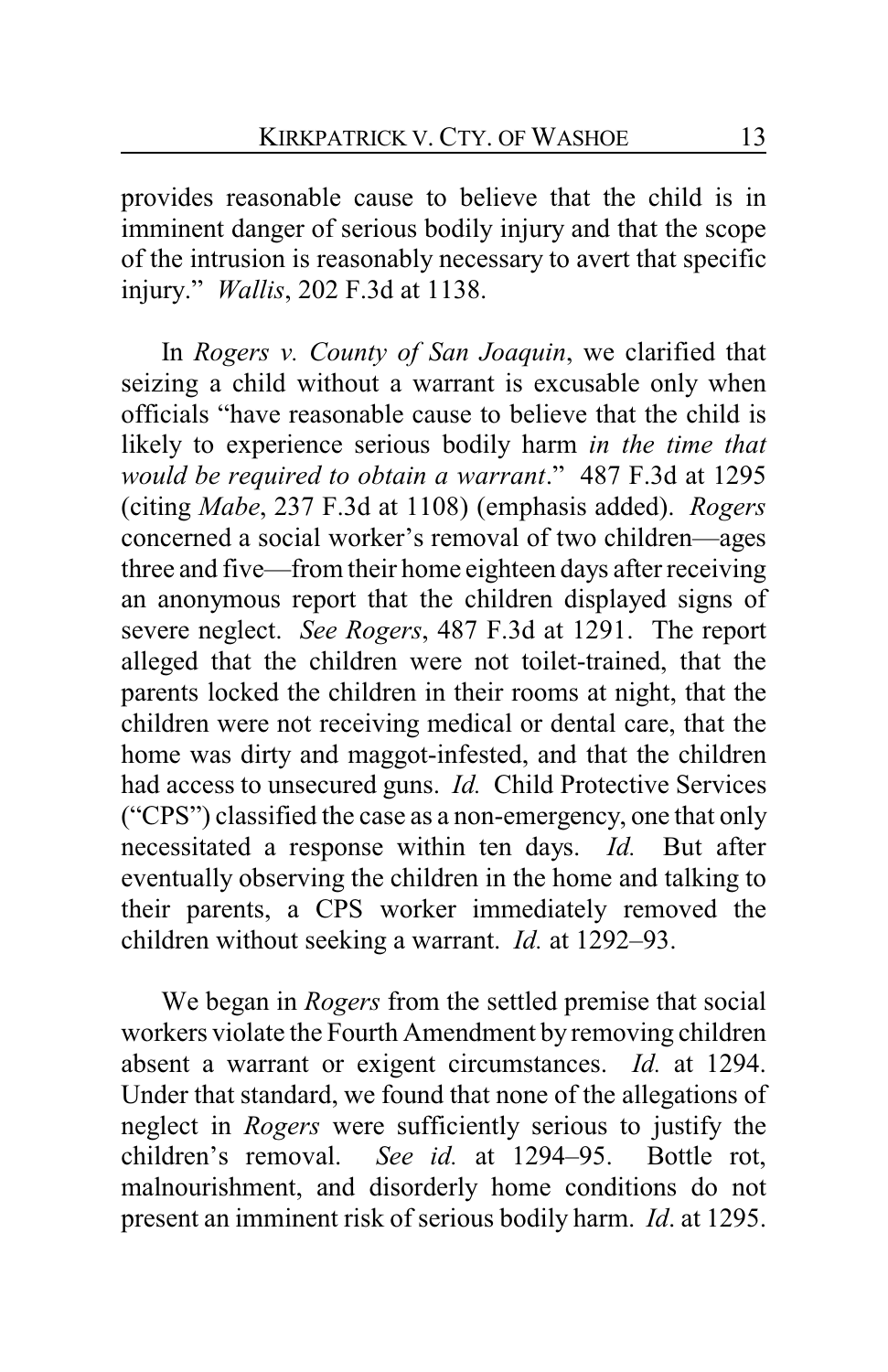Furthermore, the "official's prior willingness to leave the children in their home militate[d] against a finding of exigency." *Id.* We observed that "[s]erious allegations of abuse that have been investigated and corroborated usually give rise to a 'reasonable inference of imminent danger sufficient to justify taking children into temporary custody' if they might again be beaten or molested during the time it would take to get a warrant," but concluded that the chance of grave harm befalling the Rogerses' children during the "few hours" the social worker believed it would have taken to request a warrant was very low—so low as to "not establish reasonable cause to believe that the children were in immediate danger." *Id.* at 1294–95.

*Rogers* thus makes clear that when social workers investigating suspected abuse or neglect can reasonably obtain a warrant without significantly risking serious bodily harm to the child in question, the Fourth Amendment mandates that they do so. This conclusion finds support in long-standing Fourth Amendment precedent. *See, e.g.*, *Mincey v. Arizona*, 437 U.S. 385, 394 (1978) (finding "no exigent circumstances" supporting a warrantless search because "[t]here was no indication that evidence would be lost, destroyed, or removed during the time required to obtain a search warrant"); *Michigan v. Tyler*, 436 U.S. 499, 509 (1978) ("[A] warrantless entry by criminal law enforcement officials may be legal when there is compelling need for official action and no time to secure a warrant."); *United States v. Echegoyen*, 799 F.2d 1271, 1279 n.5 (9th Cir. 1986) ("Exigent circumstances necessarily imply that there is insufficient time to get a warrant."); *United States v. Good*, 780 F.2d 773, 775 (9th Cir. 1986) ("Exigent circumstances alone, however, are insufficient as the government must also show that a warrant could not have been obtained in time.").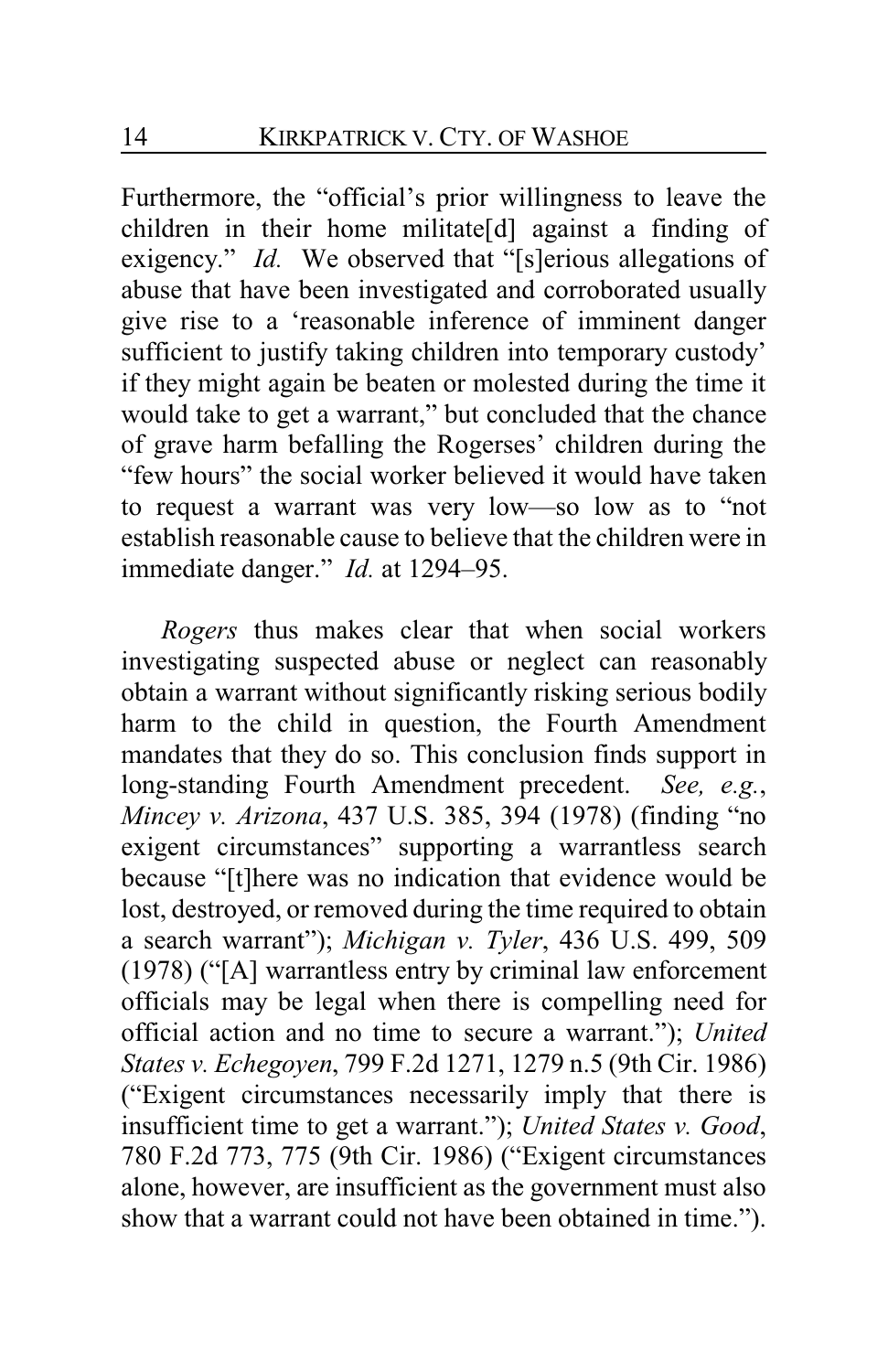This rule is the logical corollary to the Constitution's proscription of warrantless seizures absent exigent circumstances; if the state had time to obtain a warrant, it stands to reason that there can be no "exigent circumstance."

Accordingly, under *Rogers*, the social workers here lacked cause to forgo a warrant if they had adequate time to pursue one through the ordinary judicial process without risking B.W.'s well-being. We hold that Kirkpatrick has raised a genuine dispute as to whether B.W. was in such imminent danger of serious bodily injury that no warrant was necessary. Whitworth's methamphetamine abuse did not pose a direct threat to B.W. while both mother and daughter remained in the hospital, where nurses were supervising all of B.W.'s medical needs. Nor did Whitworth's unemployment or lack of a stable place to live justify the social workers' actions. "[R]eliance on factors so closely related to economic status as a justification for removal would border on the unconstitutional." *Rogers*, 487 F.3d at 1296. In addition, although B.W.'s age may have rendered her more vulnerable to the harms of neglect if it were to occur, the undisputed evidence belies any contention that B.W. was in jeopardy of neglect in the maternity ward of the hospital, which Kennedy—a DSS supervisor—considered to be a safe environment. Wilcox, the social worker in charge of B.W.'s case, similarly confirmed that there was no danger to B.W. "[b]etween the time the hold was put on the child in the hospital and the time just before [she] left the hospital."

According to Kennedy's deposition testimony, the only potential "imminent risk" facingB.W. at the time that Wilcox removed her from Whitworth's custodywas that B.W. "could die if she goes home with a mother who's high on drugs and forgets to feed her." But Whitworth was recovering from a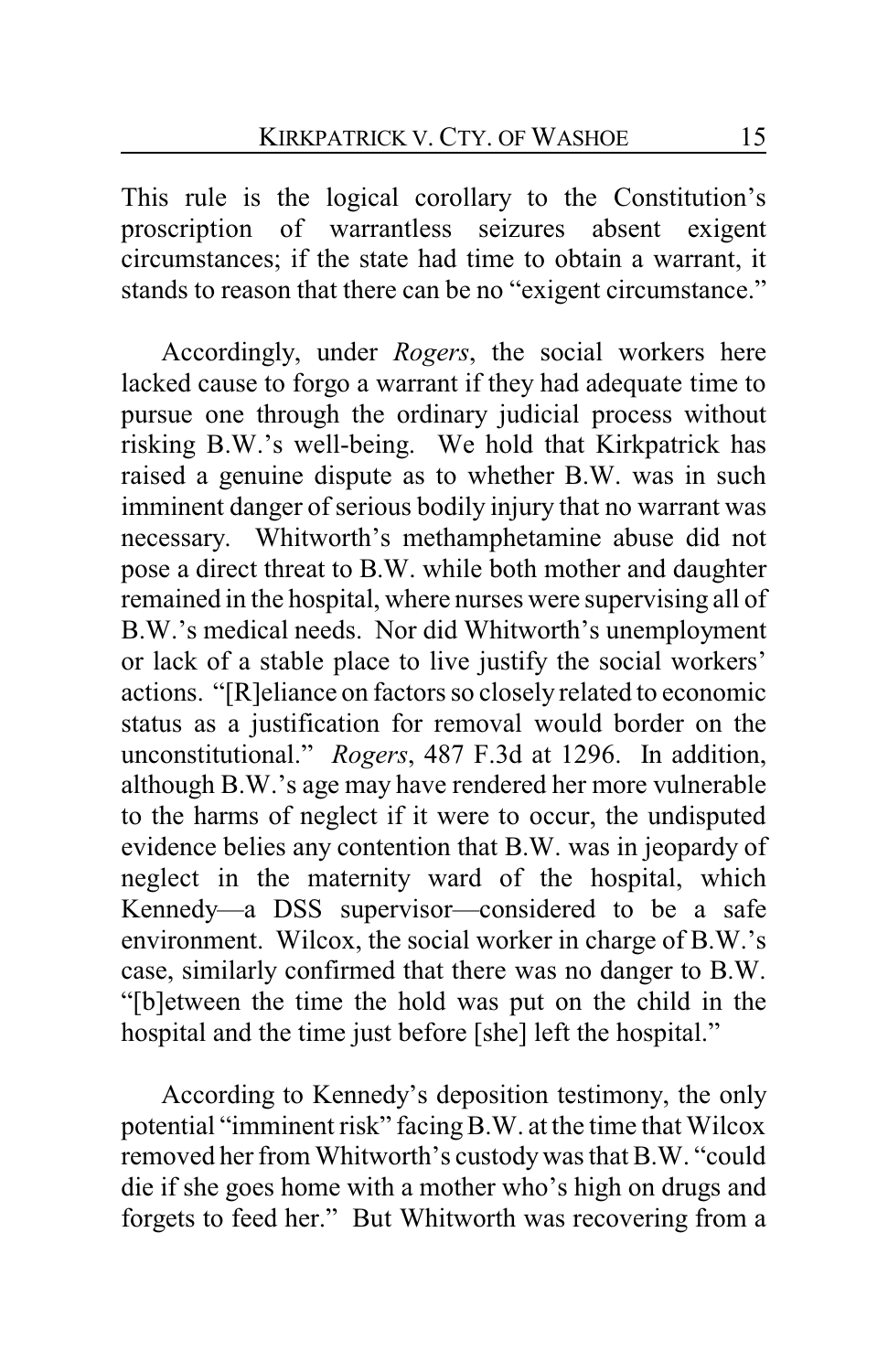cesarean section and had demonstrated no resistance to the social workers'intervention: Whitworth even volunteered her case worker's contact information to hospital staff and remained in the hospital at the time of the protective custody hearing the day after B.W.'s removal. At DSS's request, the hospital also put a hold on B.W. Accordingly, the unlikely possibility that Whitworth might unexpectedly abscond with B.W. did not justify dispensing with the warrant requirement. *See Rogers*, 487 F.3d at 1295 ("So remote a risk does not establish reasonable cause to believe that the children were in immediate danger."). A rational jury presented with this evidence could find that B.W. was under no immediate threat of serious physical injury, and, therefore, that the social workers violated her Fourth Amendment rights by removing her from her mother under non-exigent circumstances.

#### B.

We therefore turn to the second prong of the qualified immunity analysis, which requires Kirkpatrick and B.W. to demonstrate that this right was "clearly established." *See Kennedy v. City of Ridgefield*, 439 F.3d 1055, 1065 (9th Cir. 2006).

"To determine whether a right is clearly established, the reviewing court must consider whether a reasonable [official] would recognize that his or her conduct violate[d] that right under the circumstances faced, and in light of the law that existed at that time." *Id*. While "[s]pecific binding precedent is not required to show that a right is clearly established," *Calabretta v. Floyd*, 189 F.3d 808, 813 (9th Cir. 1999) (citation omitted), "existing precedent must have placed the statutory or constitutional question beyond debate," *Ashcroft v. al-Kidd*, 563 U.S. 731, 741 (2011). "Our task is to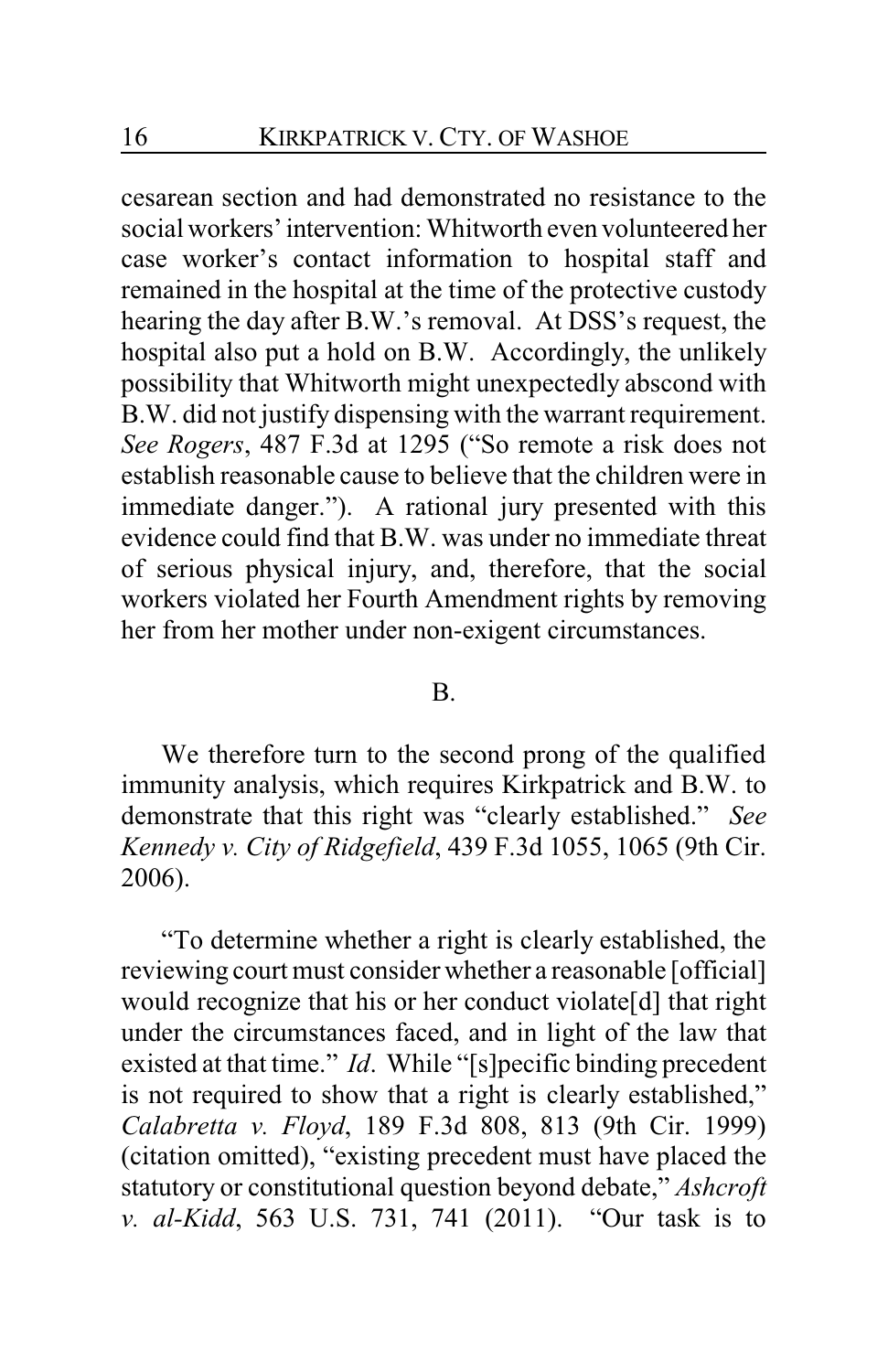determine whether the preexisting law provided the defendants with 'fair warning' that their conduct was unlawful." *Kennedy*, 439 F.3d at 1065 (quoting *Flores v. Morgan Hill Unified Sch. Dist.*, 324 F.3d 1130, 1137 (9th Cir. 2003)). "This exacting standard gives government officials breathing room to make reasonable but mistaken judgments by protect[ing] all but the plainly incompetent or those who knowingly violate the law." *City & Cty. of San Francisco v. Sheehan*, 135 S. Ct. 1765, 1774 (2015) (internal quotation marks omitted).

In July 2008 it was well-settled that a child could not be removed without prior judicial authorization absent evidence that the child was in imminent danger of serious bodily injury. *See Rogers*, 487 F.3d at 1297 (recognizing that the law has been clearly established in the Ninth Circuit since *Mabe*, if not earlier); *see also Mabe*, 237 F.3d at 1106; *Wallis*, 202 F.3d at 1138; *Ram*, 118 F.3d at 1310. But the Supreme Court has "repeatedly told courts—and the Ninth Circuit in particular—not to define clearly established law at a high level of generality." *al-Kidd*, 563 U.S. at 742 (citation omitted). "Qualified immunity is no immunity at all if 'clearly established' law can simply be defined as the right to be free from unreasonable searches and seizures." *Sheehan*, 135 S. Ct. at 1776.

In 2008, it was not beyond debate that the confluence of factors set forth above would not support a finding of exigency. No Supreme Court precedent defines when a warrant is required to seize a child under exigent circumstances. And although the Supreme Court has assumed that circuit precedent can be a dispositive source of clearly established law, *see id.*; *Carroll v. Carman*, 135 S. Ct. 348, 350 (2014); *Reichle v. Howards*, 132 S. Ct. 2088, 2094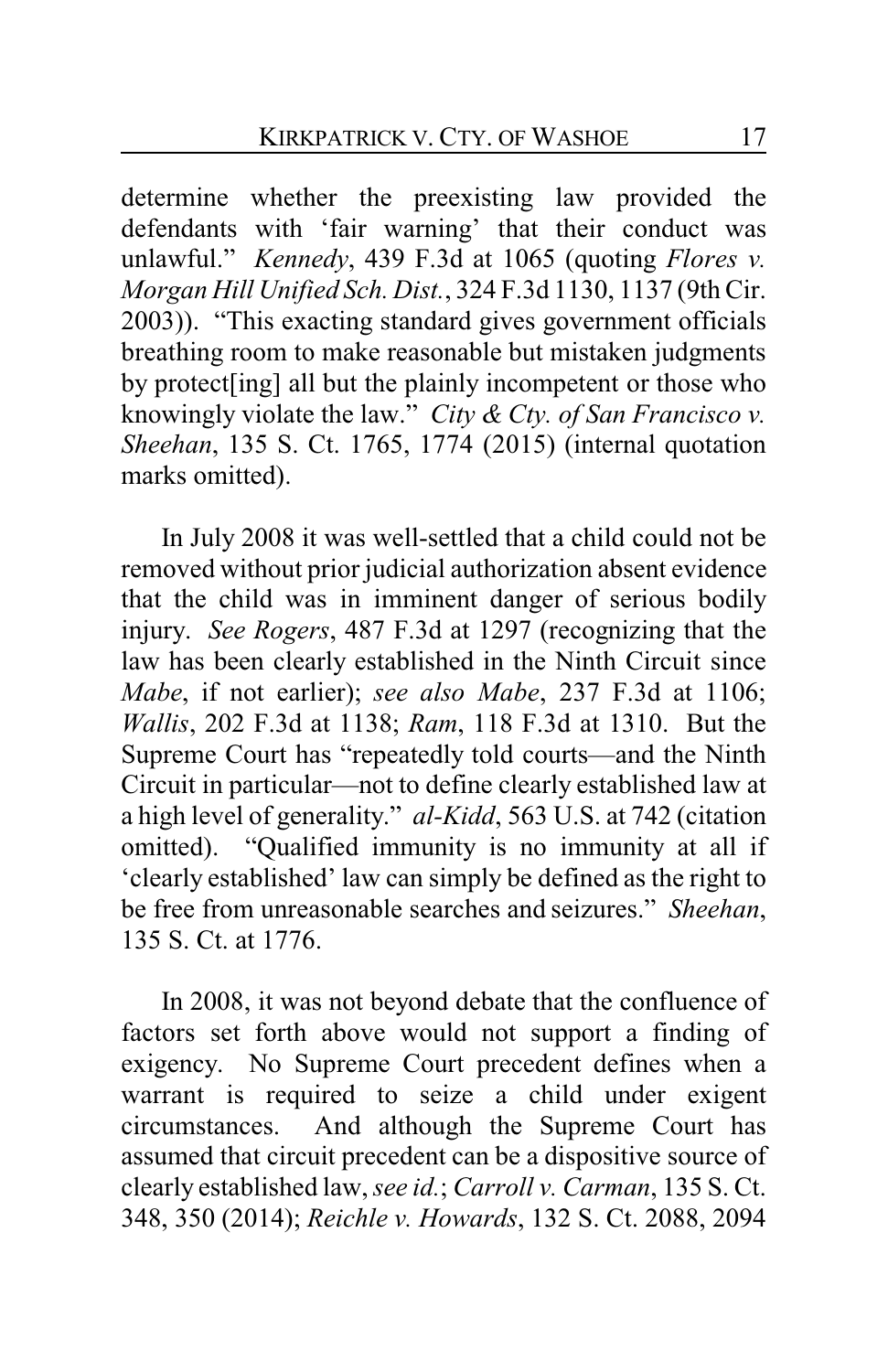(2012), none of the cases from this court explain when removing an infant from a parent's custody at a hospital to prevent neglect, without a warrant, crosses the line of reasonableness and violates the Fourth Amendment. *See Rogers*, 487 F.3d at 1291–93 (finding that malnourishment and bottle rot were not "imminent dangers" to two toddlers); *Mabe*, 237 F.3d at 1108 (denying summary judgment where social worker seized a 14-year-old girl who accused her stepfather of sexual abuse without a warrant); *Wallis*, 202 F.3d at 1138 (holding that there was a genuine factual dispute over the "imminency" of the danger to a child based on allegations that the child's father intended to ritually sacrifice him to Satan the following week). In fact, very few cases from any circuit have addressed what constitutes exigent circumstances in a case that remotely resembles this one. *Cf. Kia P. v. McIntyre*, 235 F.3d 749, 761–63 (2d Cir. 2000) (holding that a hospital's retention of a newborn who tested positive for methadone at birth was reasonable under the Fourth Amendment). No matter how carefully a reasonable social worker had read our case law, she could not have known that seizing B.W. would violate federal constitutional law. Without that fair notice, the social workers in this case are entitled to qualified immunity.

## II.

Our inquiry, however, is not over. Summary judgment on B.W.'s Fourth Amendment claim against Washoe County is still inappropriate if we can trace the social workers' unconstitutional removal to a systemic failure to train DSS officers to obtain a warrant before seizing a child to investigate abuse or neglect.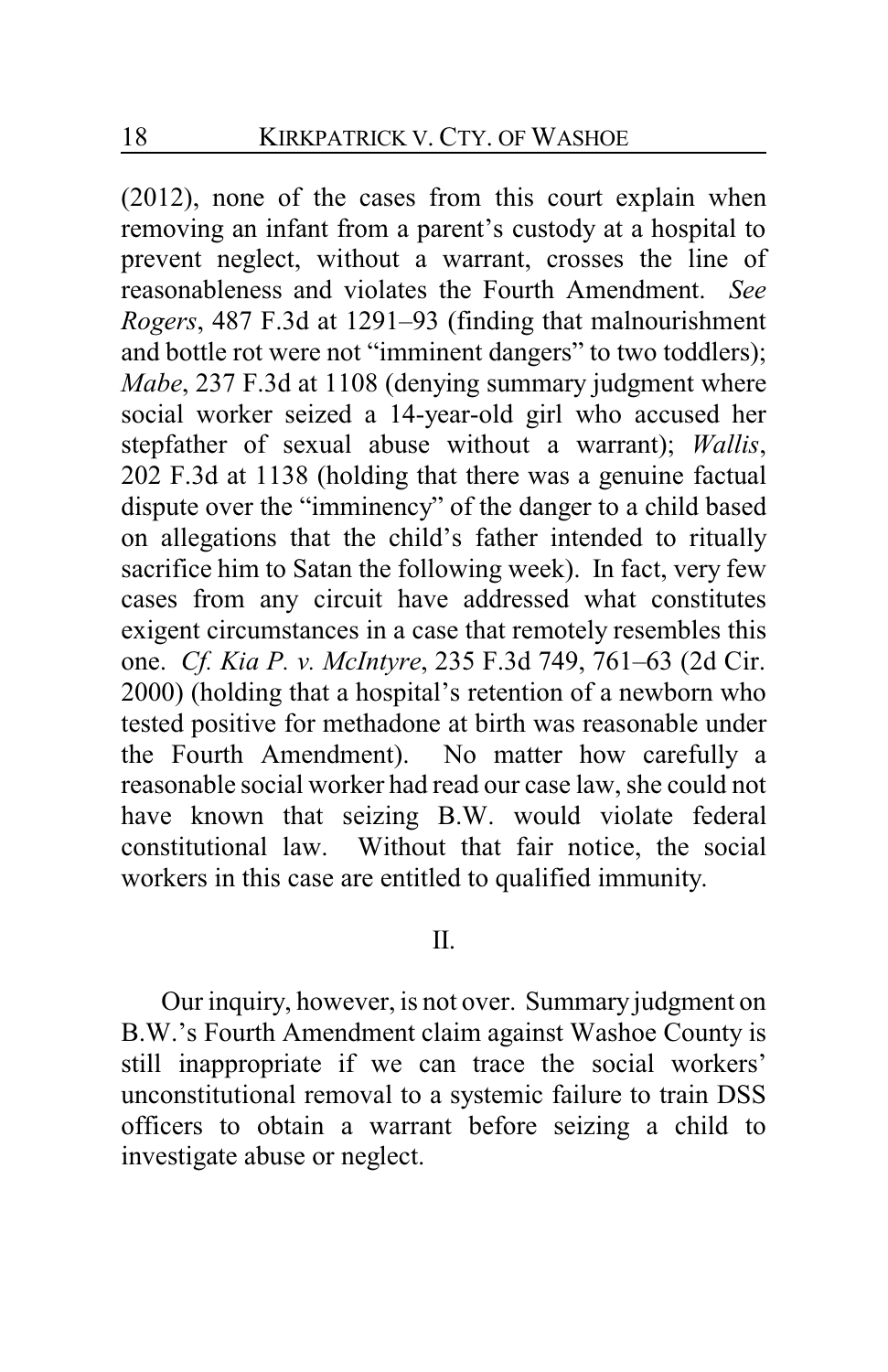To prevail on a claim against a municipal entity for a constitutional violation, a plaintiff must show that an official's action that caused the plaintiff's injurywas pursuant "to official municipal policy of some nature." *Monell*, 436 U.S. at 691. To do so, a plaintiff must go beyond the respondeat superior theory of liability and demonstrate that the alleged constitutional deprivation was the product of a policy or custom of the local governmental unit. *Connick v. Thompson*, 563 U.S. 51, 60 (2011). Under this standard, a municipal defendant can be held liable because of a failure to properly train its employees only if the failure reflects a "conscious" choice by the government. *Bd. of the Cty. Comm'rs v. Brown*, 520 U.S. 397, 407 (1997); *City of Canton v. Harris*, 489 U.S. 378, 389 (1989). In other words, the government's omission must amount to a "policy" of deliberate indifference to constitutional rights. *Harris*, 489 U.S. at 389. A plaintiff can satisfy this requirement by showing that "the need for more or different training is so obvious, and the inadequacyso likely to result in the violation of constitutional rights, that the policymakers . . . can reasonably be said to have been deliberately indifferent to the need." *Id*. at 390.

"'[D]eliberate indifference' is a stringent standard of fault, requiring proof that a municipal actor disregarded a known or obvious consequence of his action." *Connick*, 563 U.S. at 61 (quoting *Brown*, 520 U.S. at 410). Satisfying this standard requires proof that the municipality had "actual or constructive notice that a particular omission in their training program" will "cause[] [municipal] employees to violate citizens' constitutional rights." *Id.* (quoting *Brown*, 520 U.S. at 410). In turn, to demonstrate that the municipality was on notice of a constitutionally significant gap in its training, it is "ordinarily necessary" for a plaintiff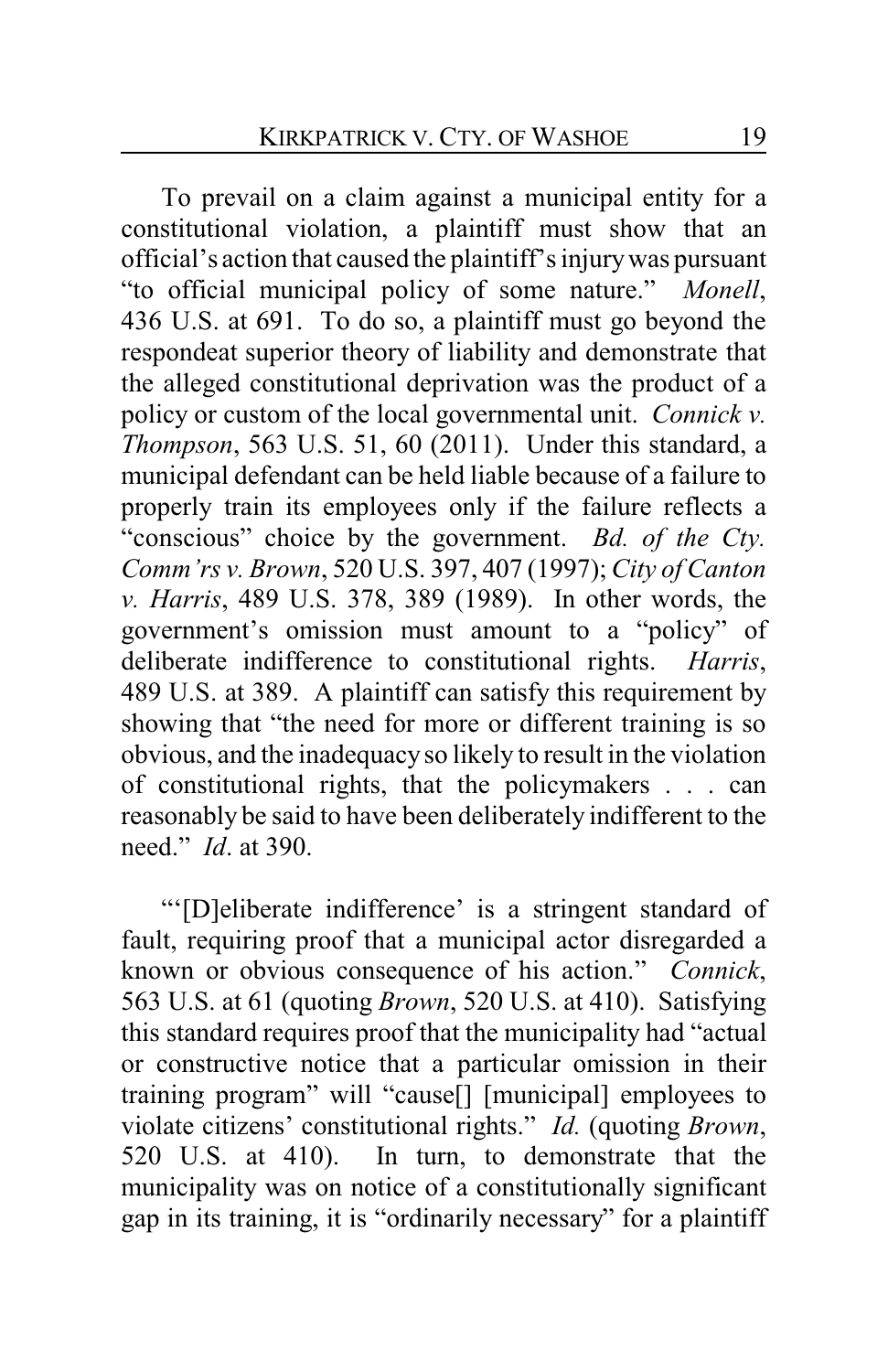to demonstrate a "pattern of similar constitutional violations by untrained employees." *Id.* at 62.

Contrary to the dissent's suggestion, evidence of a pattern of constitutional violations is not always required to succeed on a *Monell* claim. *See* Dissent Op. at 36–37, 38. The Supreme Court has reaffirmed that "in a narrow range of circumstances" a particular "showing of 'obviousness' can substitute for the pattern of violations ordinarily necessary to establish municipal culpability." *Connick*, 563 U.S. at 63. Such a situation is "rare"—"the unconstitutional consequences of failing to train" must be "patently obvious" and the violation of a protected right must be a "highly predictable consequence" of the decision not to train. *Id.* For example, the Supreme Court has opined that a single incident of excessive force, coupled with evidence that a city had neglected to train its armed officers on the constitutional limitations on using force against fleeing felons, might establish that the city manifested deliberate indifference in training law enforcement. *See Harris*, 489 U.S. at 390 n.10.

#### A.

In support of his claim that Washoe Countymaintained an unconstitutional practice of seizing children without a warrant in non-exigent circumstances, Kirkpatrick adduced testimony from Wilcox and Kennedy that they were wholly unfamiliar with the process for obtaining a warrant before taking custody of a child. Wilcox started working at DSS in June of 2007, a year before she handled B.W.'s case. Yet, Wilcox testified that she never received training on how to obtain a warrant during the two years that she was employed by Washoe County, or that she was instructed that social workers must obtain a warrant in non-emergency situations. And, although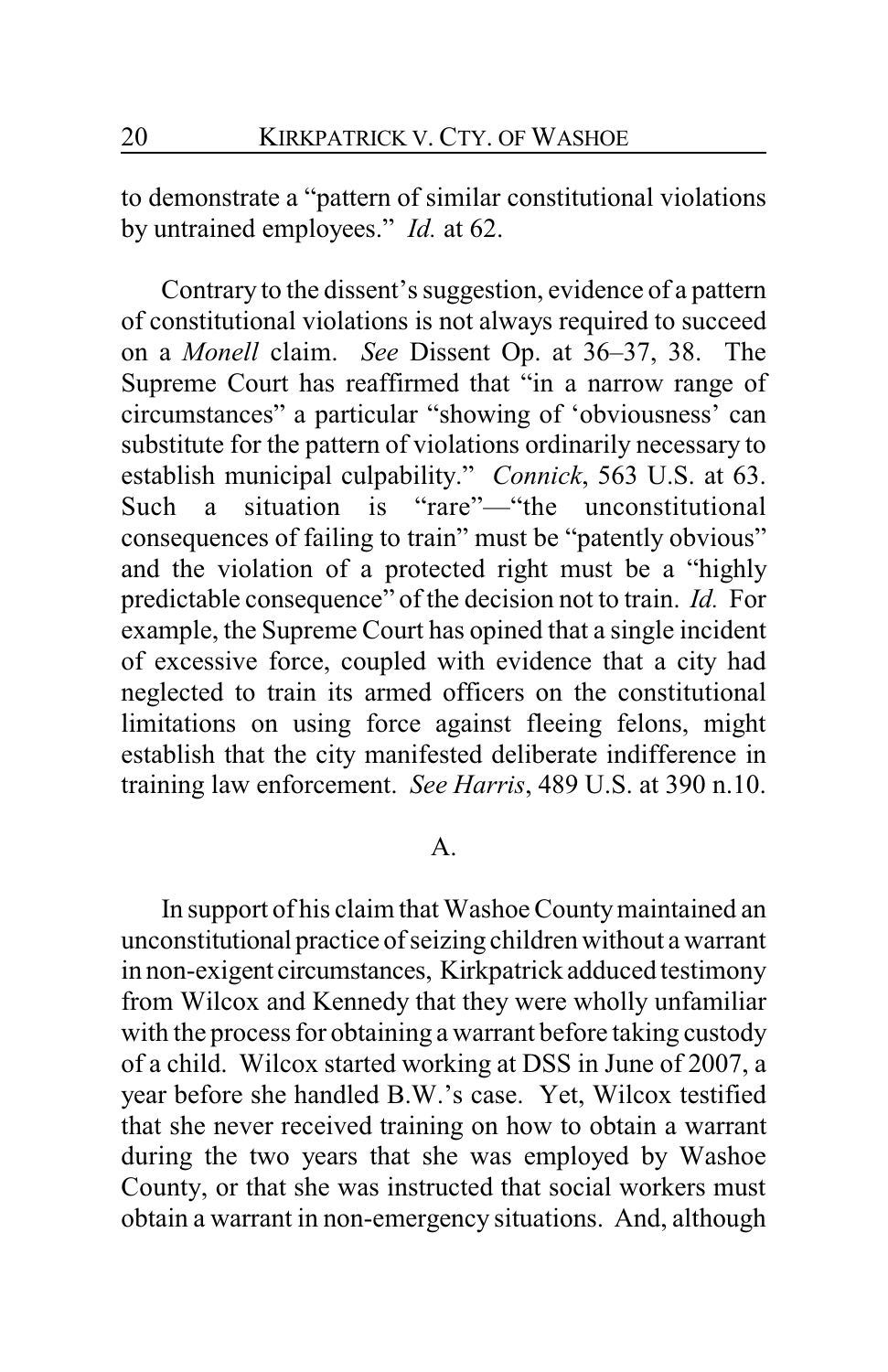Wilcox stated that she was trained on "imminent" danger, she could not provide detail on what she had been taught. Under questioning, Wilcox admitted that a hypothetical child in B.W.'s circumstances was not in imminent danger:

> **Q**: But [a child is] not going to be returned to his father for four days. Is that imminent danger?

**A**: No.

Wilcox also testified that she would likely remove such a child anyway, and without a warrant:

> **Q**: So what do you do for that child when the mother insists on returning him to a dangerous situation and the father insists on getting him in that dangerous situation, no questions asked, you have already determined and everybody agrees it's a danger?

**A**: Then we remove the child.

**Q**: You don't get a warrant?

**A**: No.

**Q**: The child you admitted is not in imminent danger.

**A**: No. We don't get a warrant.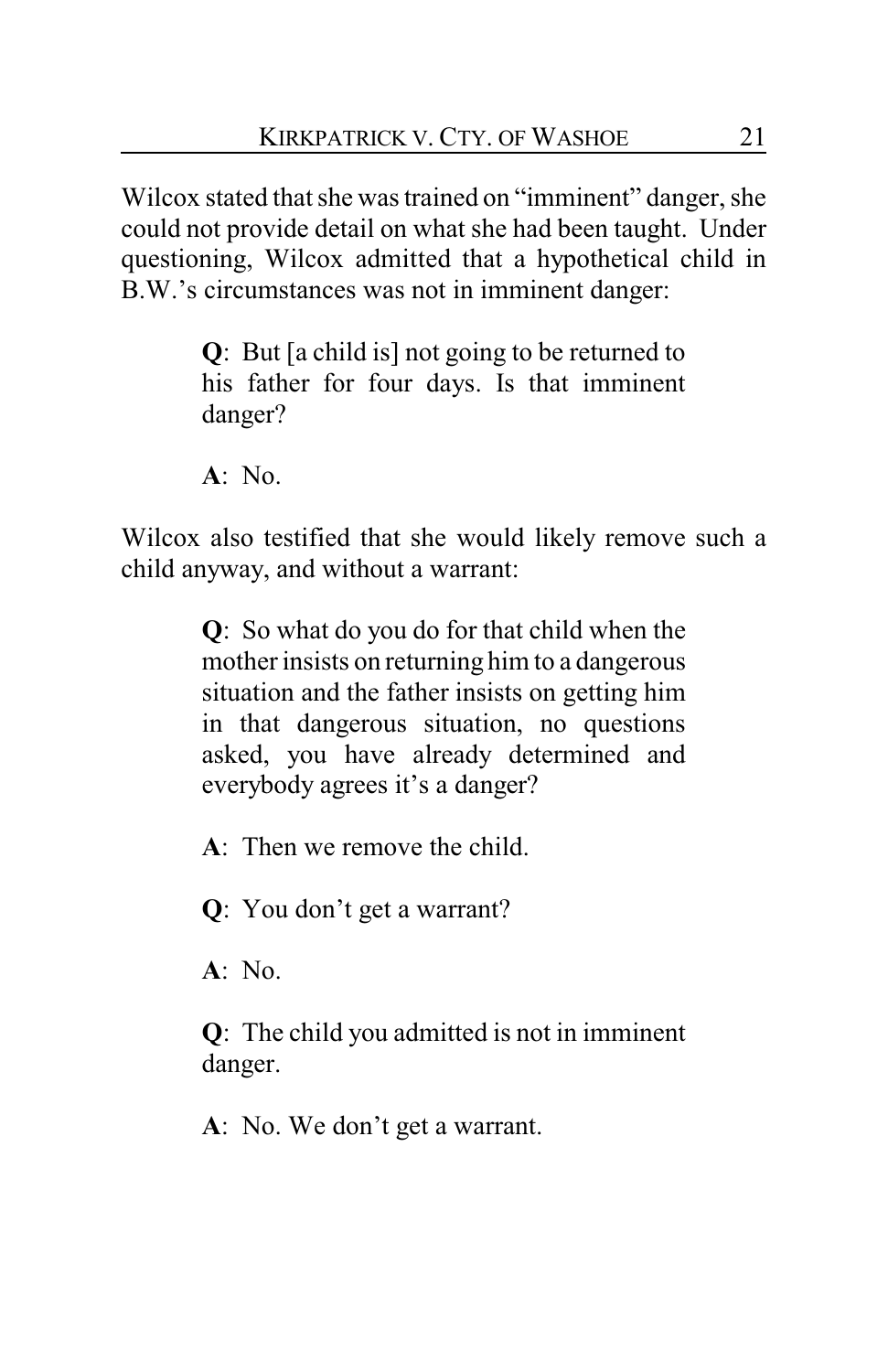**Q**: But would you remove the child even though the danger may be three or four days away?

**A**: Yes.

Wilcox attributed her answer to Washoe County's unofficial custom or protocol:

> **Q**: Let me ask you an obvious question. If the child wasn't in danger in the hospital and was there for several days, why didn't you seek a warrant before you removed the child from mom? Is it because you didn't know you had to? You weren't trained on that?

> **A**: It wasn't the protocol of Washoe County. No one told me to get a warrant and they didn't train me how to go about getting a warrant.

> **Q**: Or did they even tell you you could get a warrant?

**A**: No. They didn't.

Kennedy—who supervised between five and seven social workers, including Wilcox—confirmed that it was "not in [DSS's] general practice" to obtain a warrant before removing a child:

> **Q**: Back in July of '08, did you understand that there was a distinction between removing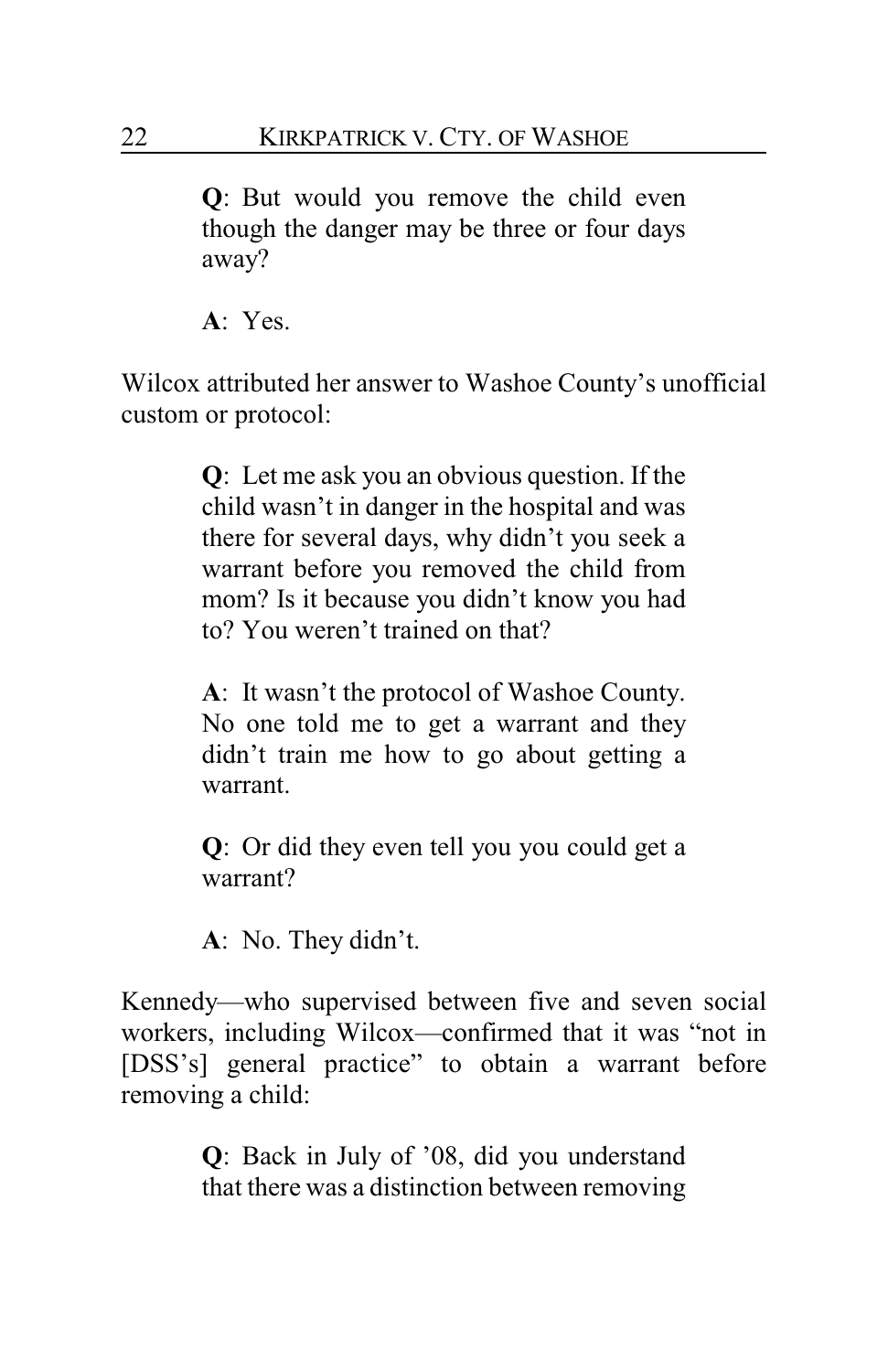a child with a court warrant and without a court warrant?

**A**. No. I don't believe at that point we ever had court warrants . . . .

**Q**. So your best recollection is that as of July of '08, Washoe County Child Protective Services did not obtain court warrants prior to the removal of a child in any circumstances?

**A**: I wouldn't say in no circumstances. But not in our general practice. No. There could be—we had asked for warrants sometimes when there was like a suspected kidnapping or something like that where we had some prior knowledge, let's say. But generally speaking, we did not. I don't recall ever getting a warrant to go out with one of my investigators to go out and pick up a child unless it was a special circumstance.

She elaborated that in cases like B.W.'s, she might have obtained a warrant "in a rare instance," but she did not recall ever doing so:

**Q**: You mentioned that you have a recollection of obtaining—of seeking warrants in situations like kidnappings and things like that. . . . What I'm more interested in is the case where you've gotten a complaint or a report of some sort of child neglect that triggers an investigation which leads to determining that a child needs to be removed. Okay? That's the case I'm more interested in. Under those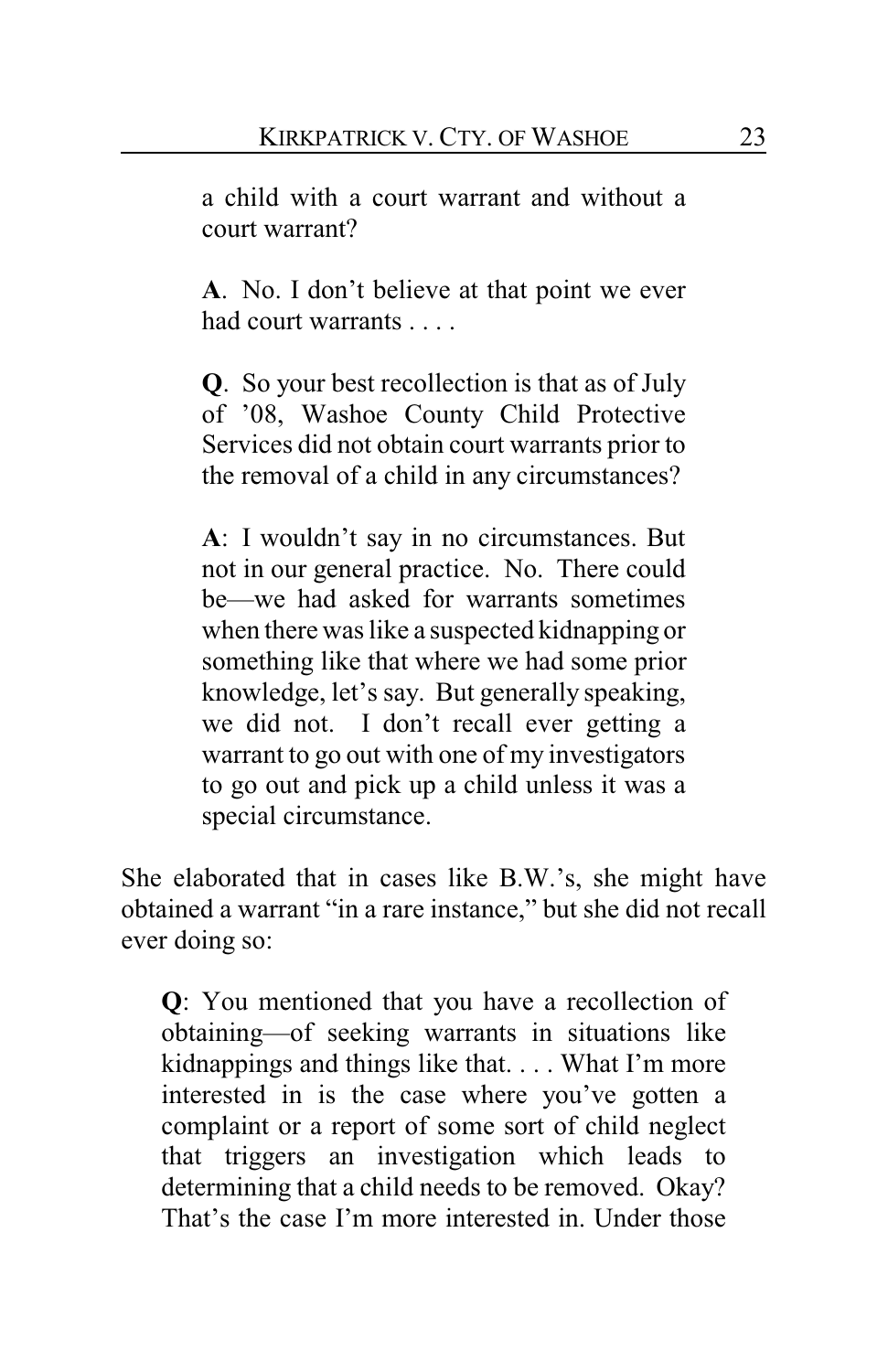kind of circumstances, do you have any knowledge of ever obtaining a warrant to remove a child under those type of general circumstances?

**A**: I do not recollect doing that. No.

**Q**: So it would be safe to say that in your career with Washoe County Child Protective Services you're not aware of ever obtaining a warrant to remove a child from a parent?

**A**: I don't recollect ever doing that. However, that is not to say that it could have occurred in a rare instance that I'm not just recalling. It was not a general practice ever to get a warrant.

While discussing the process of removing a child from her parent without a warrant, Kennedy noted that "Washoe County has all kinds of policies and procedures for everything," and that the "policy<sup>[]</sup> was never to get warrants" when removing children:

> **Q**: You stated when a baby or a child is kidnapped that would be a situation where you would get a warrant.

> **A**: Generally speaking, yes. That happens very rarely.

> **Q**: A warrant to remove the child from the kidnapper or a warrant to arrest the kidnapper?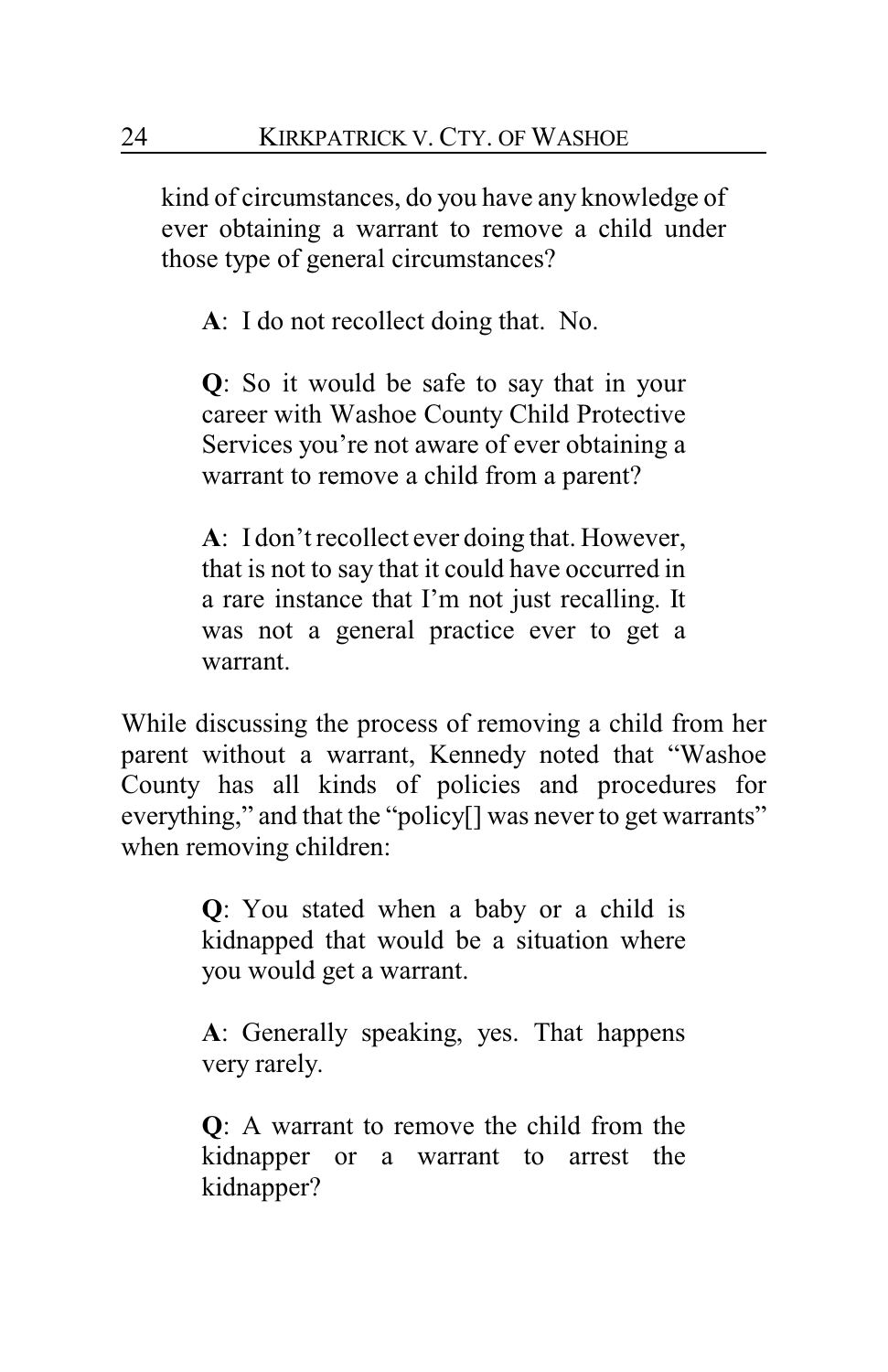**A**: A warrant to remove the child. We have nothing to do arresting people.

**Q**: So if it's a kidnapper you get a warrant to remove it but if it's a parent you don't?

**A**: That's our policy, was never to get warrants when we remove children when I worked as a supervisor.

**Q**: There was a policy to not get warrants or there was no policy?

**A**: There was no policy related to warrants.

#### B.

The County does not dispute that, at the time of B.W.'s seizure, it had no policy or procedures for obtaining warrants before removing children from parental custody, or for training its social workers to recognize that a warrant may be required. The lack of a formal policy is not necessarily unconstitutional if DSS removes children only in cases in which the removal is justified by exigent circumstances. *Cf. Trevino v. Gates*, 99 F.3d 911, 918 (9th Cir. 1996) (finding evidence that a city had indemnified an officer in an excessive force case was not facially unconstitutional and thus insufficient for municipal liability). Nor does a single unconstitutional incident, without more, establish that a municipality failed to provide proper training. *City of Oklahoma City v. Tuttle*, 471 U.S. 808, 821–24 (1985); *cf. Miranda v. City of Cornelius*, 429 F.3d 858, 869 (9th Cir. 2005) (holding that the city incurred no liability under § 1983 based solely on a constitutional violation sustained by the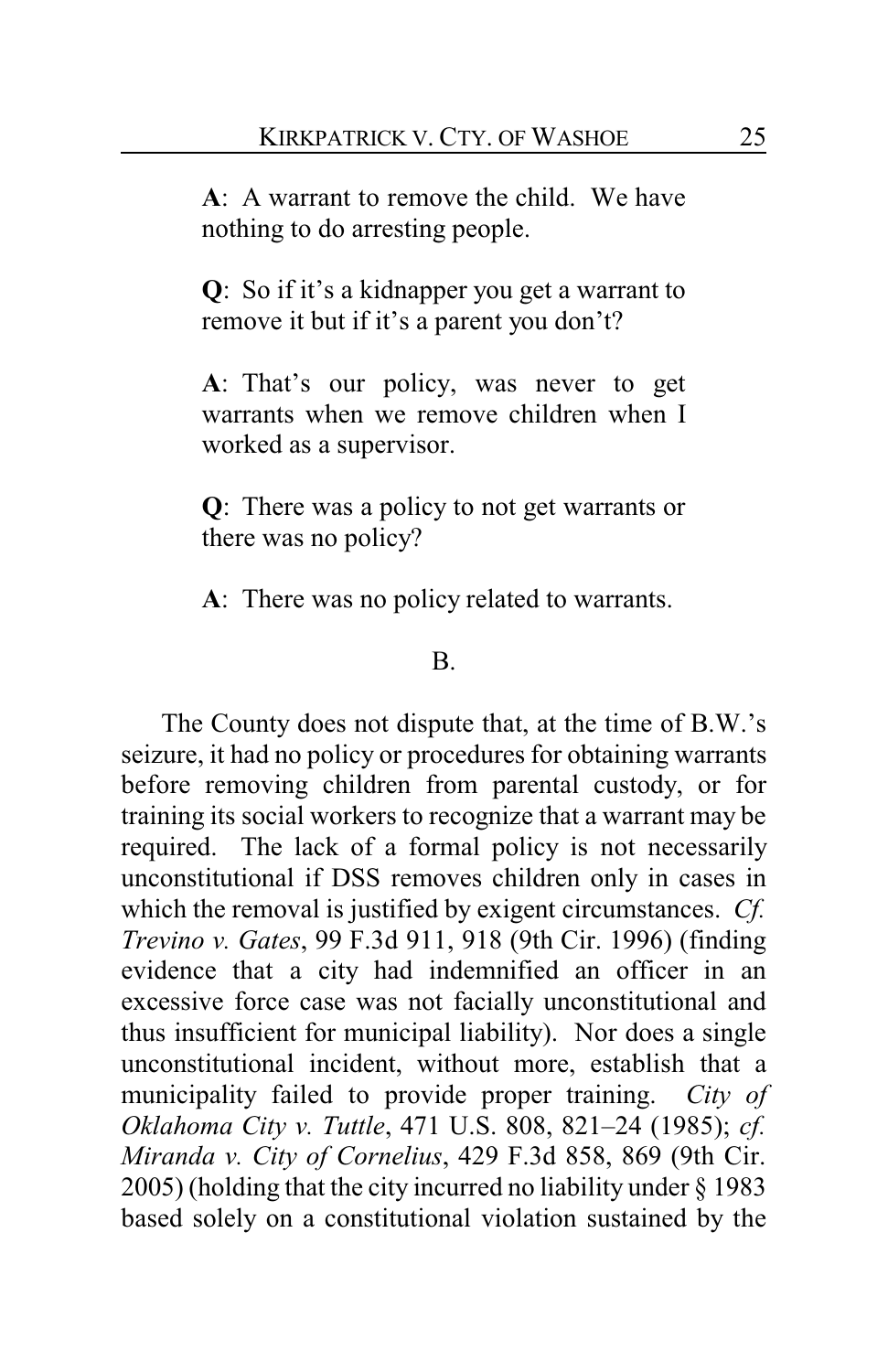plaintiff where the violation occurred in contravention of the city's official policy). However, the evidence that the social workers violated B.W.'s Fourth Amendment rights, in conjunction with Wilcox and Kennedy's testimony that the County had no policy of obtaining warrants before removing children from parental custody and that it was social workers' regular practice to remove children regardless of the risk of imminent bodily harm, raises more than a spectre of deliberate indifference by Washoe County. **<sup>3</sup>** This is therefore a case in which the municipality's "inadequacy [is] so likely to result in the violation of constitutional rights" that a jury could reasonably find § 1983 liability without needing a pattern of violations to find the County culpable. *See Harris*, 489 U.S. at 390 (holding that the city could be held liable for failing to train police officers in determining whether detainees needed medical care because of the likelihood that, absent proper training, the officers would default on their constitutional obligations). Given the work performed by DSS social workers, the need for DSS to train its employees on the constitutional limitations of separating parents and children is "so obvious" that its failure to do so is "properly ... characterized as 'deliberate indifference' to [the]

**<sup>3</sup>** The dissent notes that both Kennedy and Wilcox testified that they were trained to remove a child only in the presence of imminent danger, which indicates that the County trains its social workers pursuant to a lawful policy for removing children from parental custody. *See* Dissent Op. at 37. But Wilcox also testified that she could not recall her "imminent" danger training and admitted that, despite any such training, she would likely effectuate a warrantless removal of a child who was not in imminent danger. Further, Wilcox testified that she was never trained on how to obtain a warrant and Kennedy confirmed that it was generally not the County's protocol to obtain a warrant prior to removing a child. This testimony is sufficient to raise a genuine issue of material fact as to whether the County maintained a policy of unconstitutionally seizing children in non-exigent circumstances.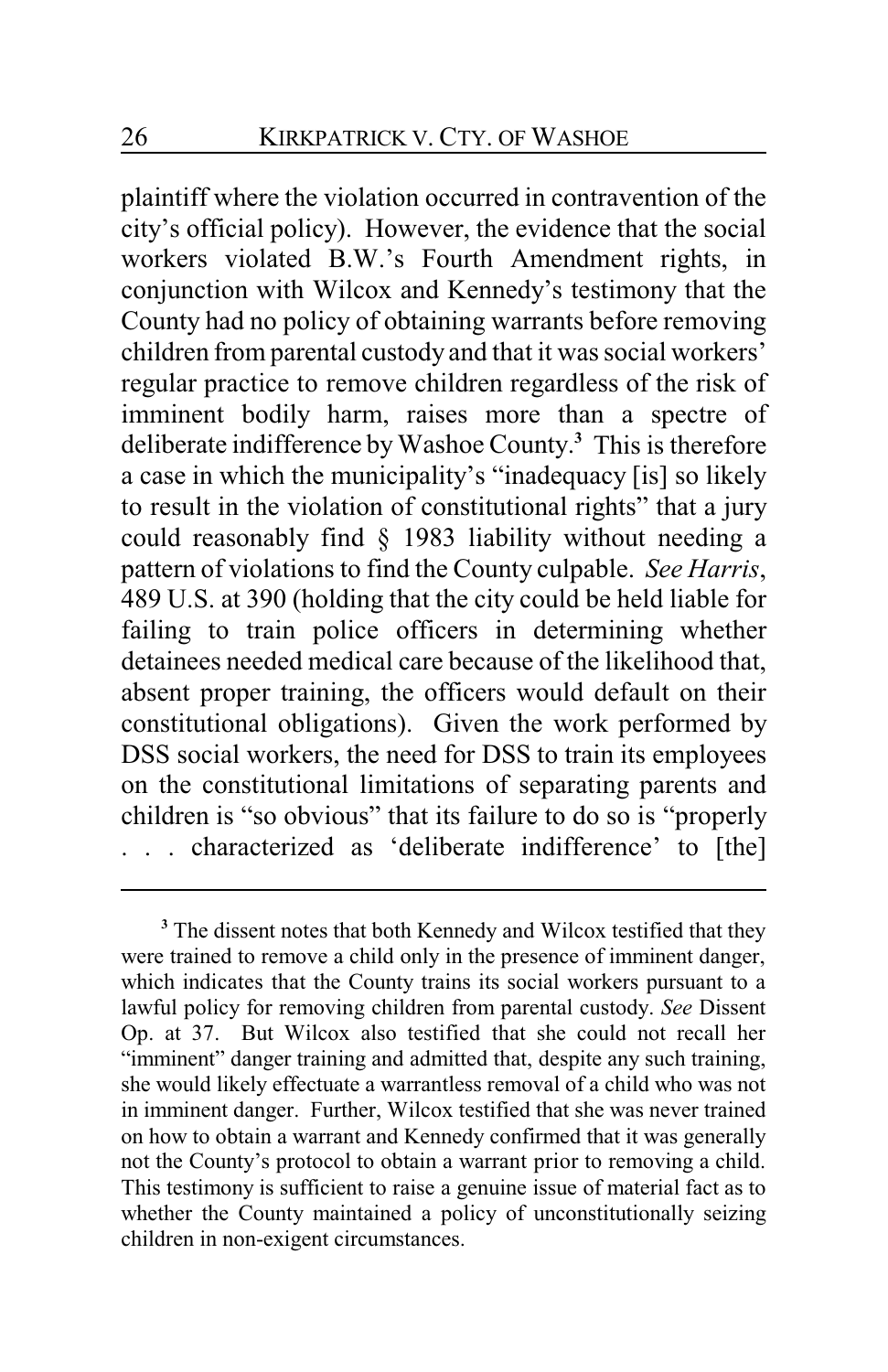constitutional rights" of Washoe County families. *See id.* at 390 & n.10. Accordingly, a question of material fact exists regarding whether Washoe County maintained an unconstitutional, unofficial policy. Summary judgment on this claim is inappropriate.

There is also a question of fact for the jury as to whether these customs and practices had a "direct causal link" to the deprivation of B.W.'s Fourth Amendment rights. *See id.* at 389 ("[A] municipality can be liable under § 1983 only where its policies are the 'moving force [behind] the constitutional violation.'" (quoting *Monell*, 436 U.S. at 694)). A reasonable jury could conclude that DSS's policy of conducting warrantless seizures of children in non-exigent circumstances was the moving force behind the warrantless removal of B.W. from Whitworth's custody. *See Wallis*, 202 F.3d at 1143 (concluding that material issues of fact precluded summary judgment regarding the existence of a municipal custom or practice of taking children from their homes without adequate safeguards based on testimony from three detectives who had seized a child from his home). Consequently, the County is not entitled to summary judgment.

## **CONCLUSION**

For the foregoing reasons, we affirm the district court's grant of summary judgment to the defendants on Kirkpatrick's claim that they violated his Fourteenth Amendment rights by seizing B.W. without due process because he had no enforceable parental rights at the time of her removal. We also affirm the district court's grant of summary judgment to the social workers on B.W.'s Fourth Amendment claim; although the social workers should have obtained a warrant, their constitutional obligation to do so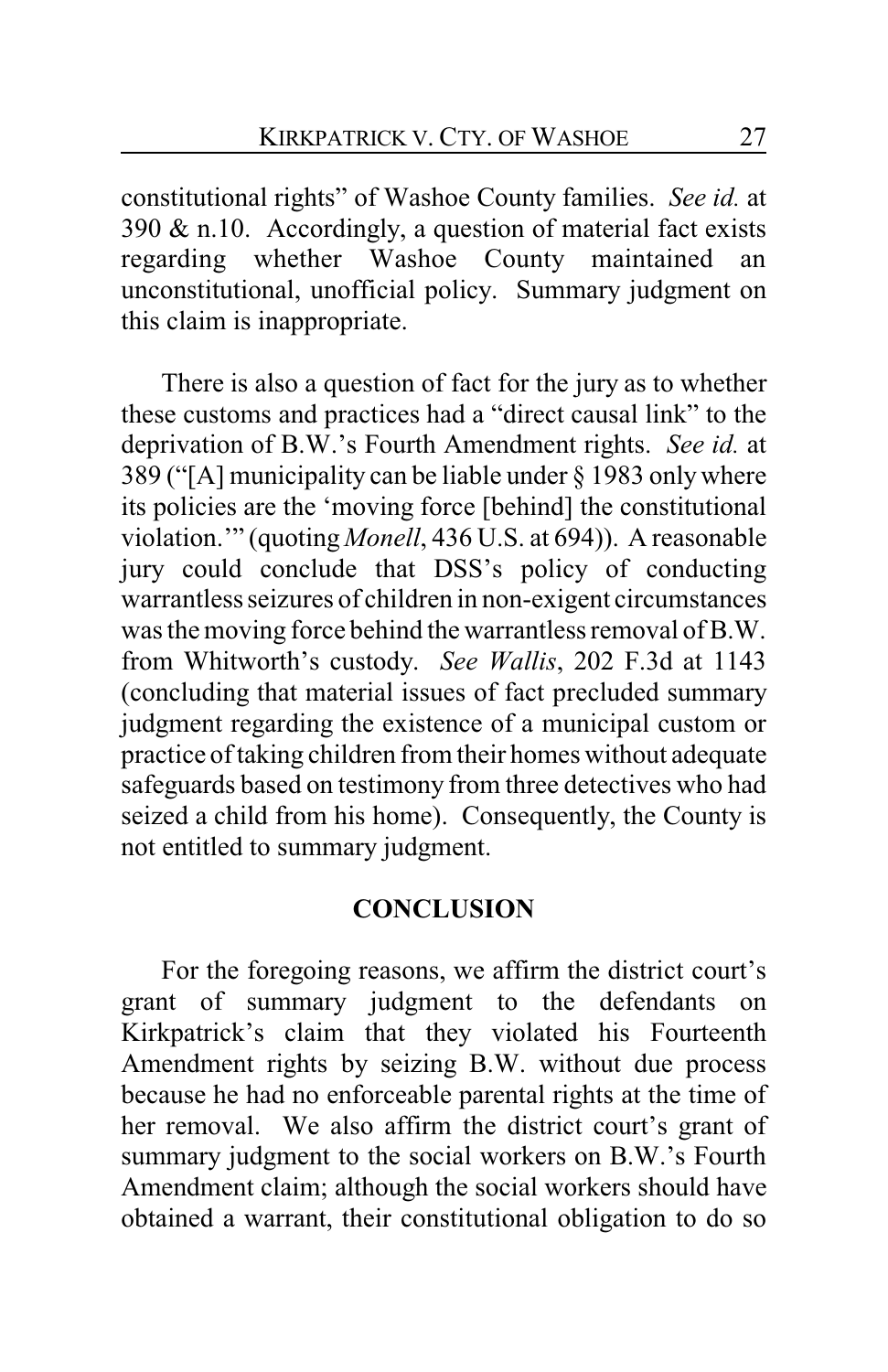was not clearly established, and they are therefore entitled to qualified immunity on this claim. However, we reverse summary judgment and remand on B.W.'s claim against Washoe County because Kirkpatrick has presented sufficient evidence to raise a genuine issue of material fact regarding whether the County maintained a policy of unconstitutionally seizing children in non-exigent circumstances.

**AFFIRMED in part; REVERSED in part and REMANDED.** Each party shall bear their own costs on appeal.

CHRISTEN, Circuit Judge, with whom Circuit Judge HURWITZ joins, concurring:

I agree with the results reached by the majority: Kirkpatrick's claim was correctly dismissed; a reasonable jury could have found the warrantless seizure of B.W. violated her constitutional rights but the individual social workers were entitled to qualified immunity; and the County was not entitled to summary judgment on the claim that its policies violated B.W.'s Fourth Amendment rights. I write separately to address, briefly, what the court describes as "the unlikely possibility that Whitworth might unexpectedly abscond with B.W." Maj. Op. at 16.

In *Rogers v. County of San Joaquin*, we unequivocally explained that social workers are required to obtain a warrant before seizing a child unless there is "reasonable cause to believe that the child is likely to experience serious bodily harm in the time that would be required to obtain a warrant." 487 F.3d 1288, 1294 (9th Cir. 2007). Here, the social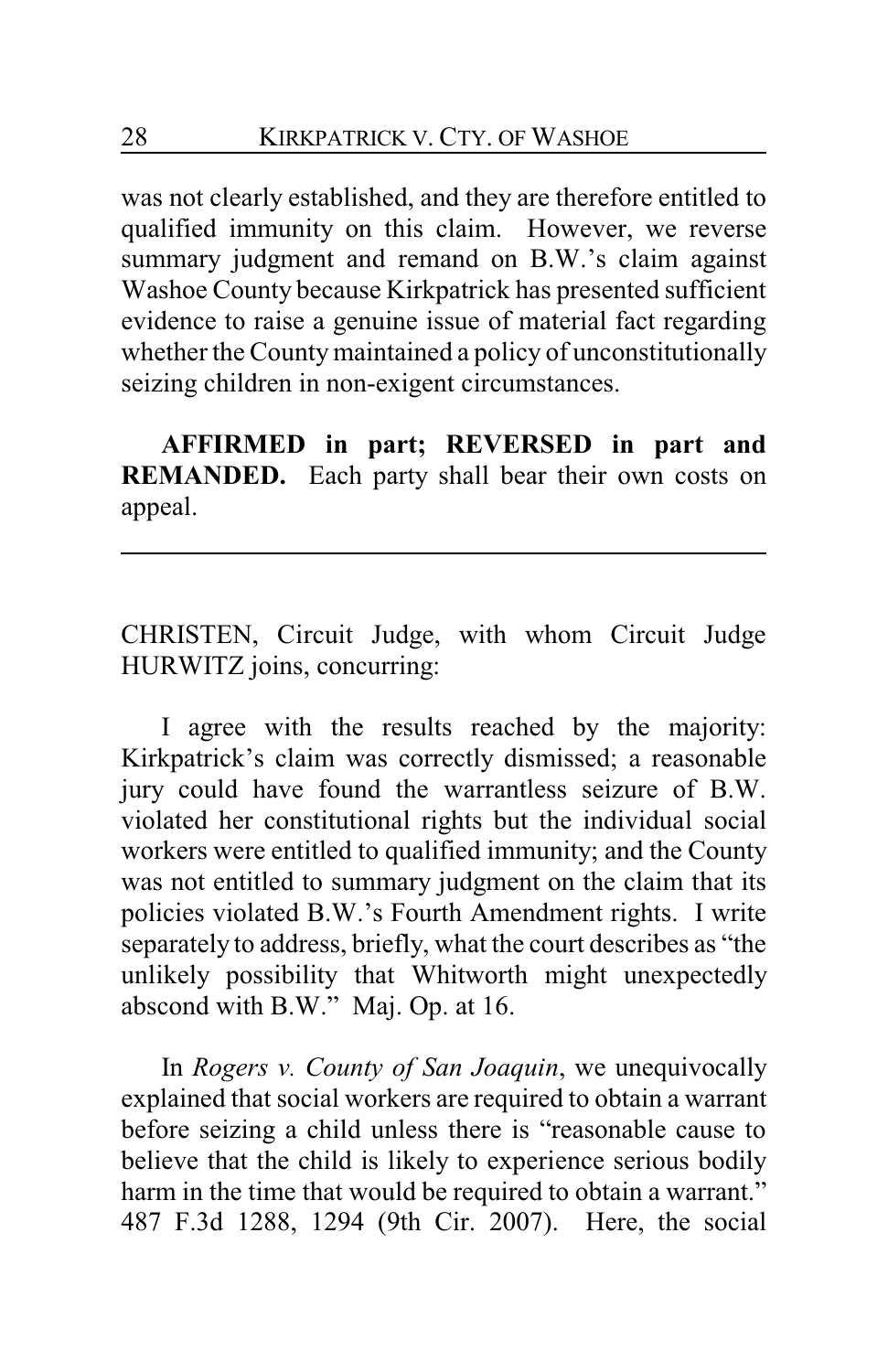workers' testimony makes plain that they gave no thought to obtaining a warrant, apparently because the County made no effort to train its social workers on this requirement. The dissent argues that B.W.'s constitutional rights were not violated because the County correctly trained its workers to remove children only in exigent circumstances. *See* Dissent Op. at 37. But the record tells us nothing about how long it might have taken to obtain a warrant and almost nothing about how likely it was that Whitworth would leave the hospital before a warrant could be obtained. For example, we cannot tell whether the social workers' conversations with Whitworth caused concern that she might leave. There were unresolved questions of fact at the summary judgment stage, but it was known that the informal "hold" DSS requested did not actuallyprevent Whitworth from leaving the hospital with B.W., or giving another adult permission to remove the baby.

If the disputed facts are construed in the light most favorable to B.W., it must be assumed that it would have been possible for the social workers to obtain a warrant without delay. On the other hand, it only takes minutes to walk out of a hospital. Even if the risk that Whitworth would leave with B.W. was small, I cannot set aside the possibility that Whitworth might have done so simply because she was recovering from a cesarean section. *See* Maj. Op. at 15–16. Social workers are entitled to rely on their experience, and at least one social worker testified that she had seen patients recovering from cesarean sections leave the hospital unexpectedly. Compounding the problem, Whitworth had a poor track record of staying in touch with the social workers and they knew they had no way to reach her if she left the hospital.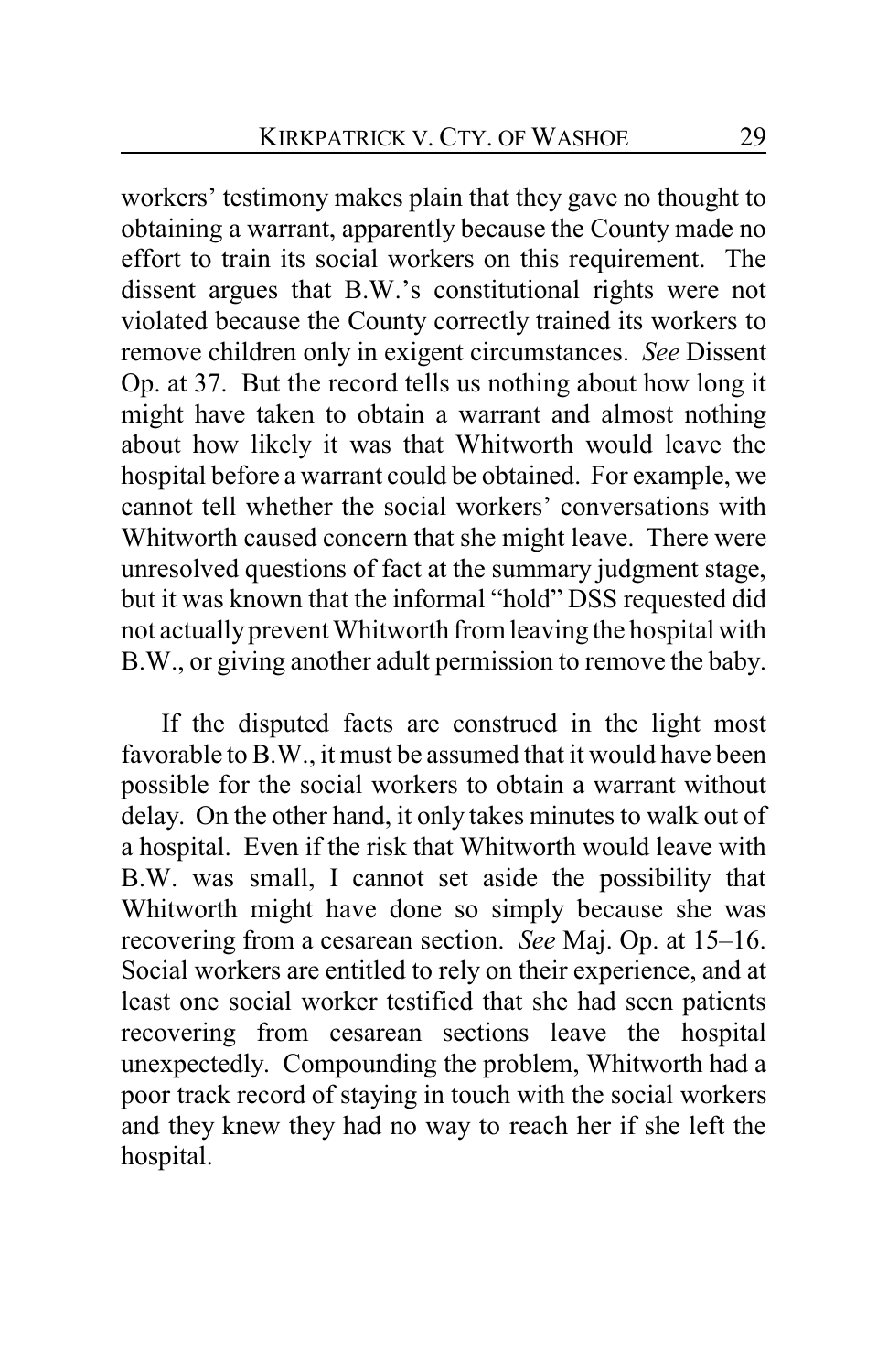Boiled down, it seems to me that the individual social workers correctly determined that this newborn faced a catastrophic risk *if* her mother removed her from the hospital, (she "could die if she goes home with a mother who's high on drugs and forgets to feed her"), and it would only have taken a few minutes for someone to leave with B.W. The social workers' error, if any, was in pegging the *likelihood* that B.W.'s mother would leave with her. The social workers may have jumped the gun, but how much risk were they required to tolerate with the life of a newborn baby at stake? I conclude the social workers reasonably refused to gamble that Whitworth would make the sound decision to leave B.W. in the hospital. Thus, the applicable standards entitle them to qualified immunity.

FRIEDLAND, Circuit Judge, with whom THOMAS, Chief Judge, joins, concurring in part and dissenting in part:

I join the majority's opinion as to municipal liability but dissent from its affirmance of summary judgment on the claim against the individual defendants. An official is liable, and not entitled to qualified immunity, if her "conduct violated a clearly established constitutional right." *Pearson v. Callahan*, 555 U.S. 223, 232 (2009). The constitutional rule that B.W. could not be seized without a warrant absent imminent danger was clearly established, and it was equally clear that there was no imminent danger to B.W. On the Fourth Amendment claim against the social workers, I would therefore hold that summary judgment to Defendants should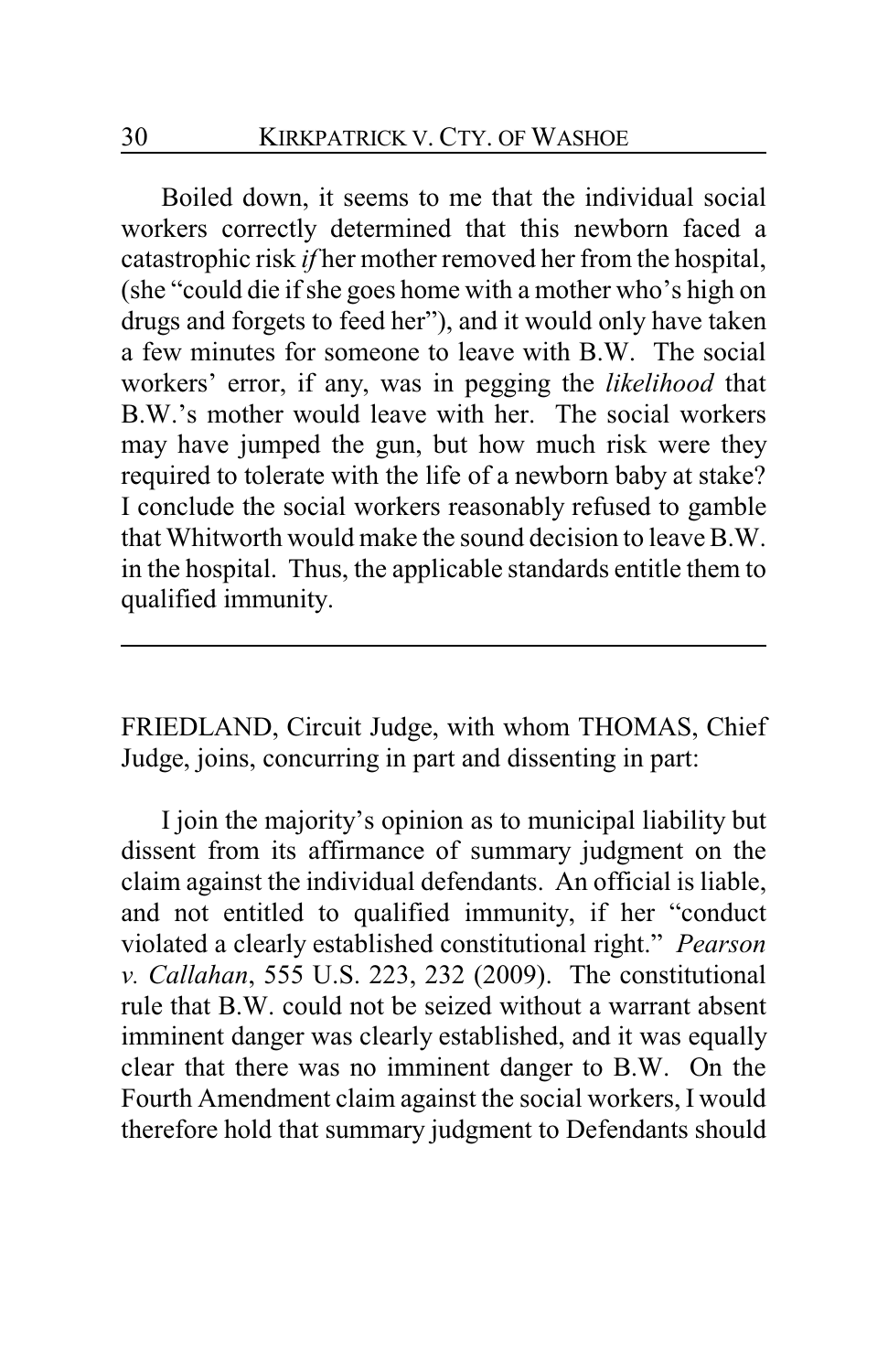be reversed and Plaintiff's cross-motion for summary judgment should be granted.**<sup>1</sup>**

The majority correctly recognizes that the rule of law at issue here was clearly established at the time: "[A] child could not be removed without prior judicial authorization absent evidence that the child was in imminent danger of serious bodily injury." Maj. Op. at 17 (citing *Rogers v. Cty. of San Joaquin*, 487 F.3d 1288, 1297 (9th Cir. 2007)); *see also Mabe v. San Bernardino Cty., Dep't of Pub. Soc. Servs.*, 237 F.3d 1101, 1106 (9th Cir. 2001) ("Government officials are required to obtain prior judicial authorization before intruding on a parent's custody of her child unless they possess information at the time of the seizure that establishes 'reasonable cause to believe that the child is in imminent danger of serious bodily injury and that the scope of the intrusion is reasonably necessary to avert that specific injury.'" (quoting *Wallis v. Spencer*, 202 F.3d 1126, 1138 (9th Cir. 2000))). Nevertheless, the majority holds that the social workers are entitled to qualified immunity because it was debatable whether B.W. was in imminent danger. I disagree.

The only conclusion to be drawn from the very record evidence the majority discusses is that no reasonable social worker could have believed B.W. was in imminent danger of serious bodily injury. *See Saucier v. Katz*, 533 U.S. 194, 207 (2001) ("Fourth Amendment issues [ ] are evaluated for objective reasonableness based upon the information the officers had when the conduct occurred."). As the majority correctly points out, Whitworth's methamphetamine abuse

**<sup>1</sup>** Plaintiff filed a cross-motion for summary judgment and has argued on appeal that it should have been granted.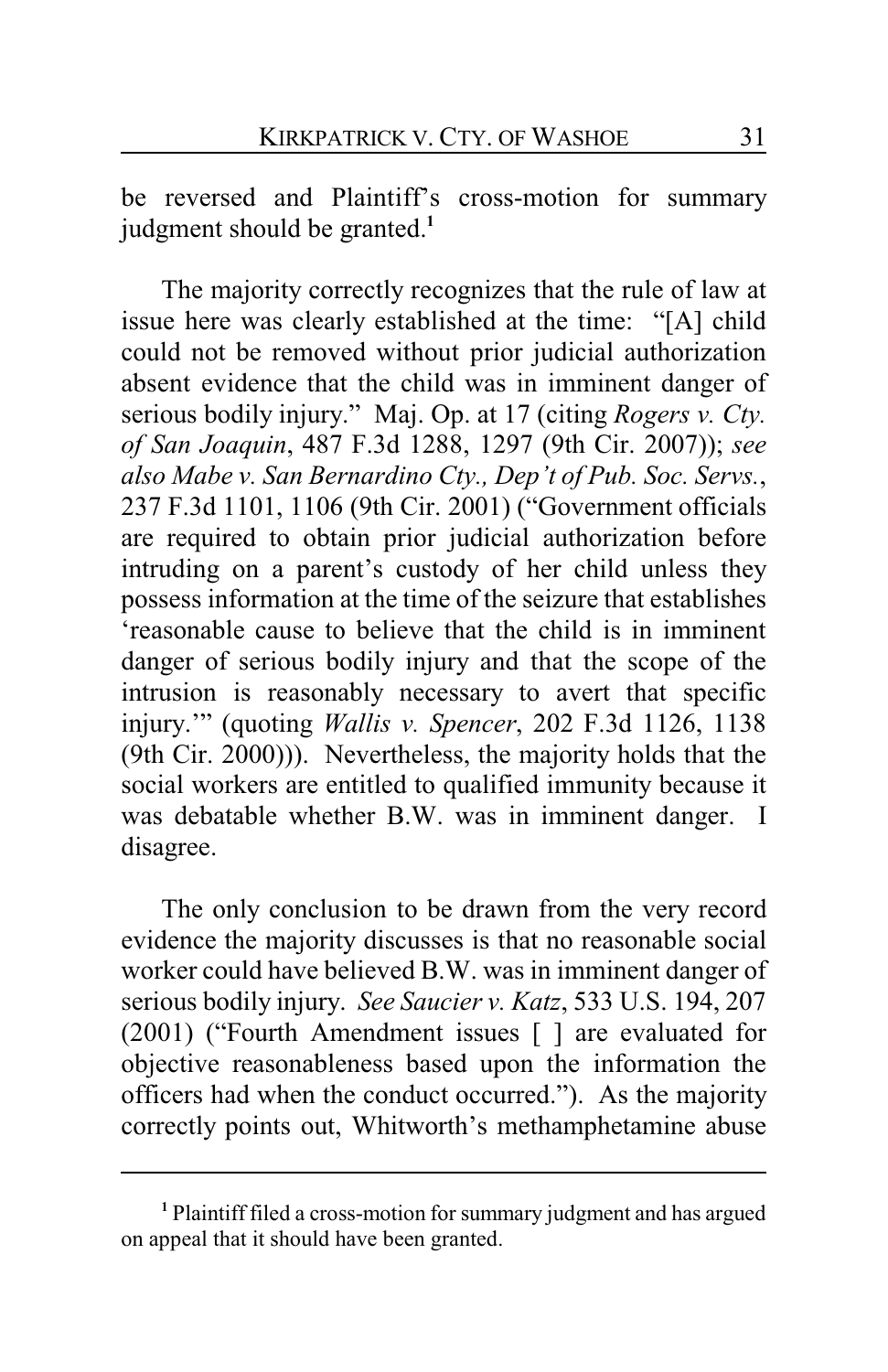could not have reasonably posed a threat to B.W. while both were in the hospital because, even though hospital staff noted that Whitworth was apparently not taking adequate care of B.W., nurses were attending to the newborn's needs. Maj. Op. at 15.**<sup>2</sup>** Nor was there any reasonable risk that Whitworth would abscond with B.W. In the majority's own words, "Whitworth was recovering from a cesarean section, and had demonstrated no prior resistance to the social workers' intervention[.] . . . [S]he remained in the hospital at the time of the protective custody hearing the day after B.W.'s removal [, and] the hospital [had] also put a hold on B.W." Maj. Op. at 15–16. "Accordingly," the majority correctly concludes, there was only an "unlikely possibility that Whitworth might unexpectedly abscond with B.W." *Id.* at 20. "So remote a risk does not establish reasonable cause to believe that the child[] [was] in immediate danger." *Rogers*, 487 F.3d at 1295.

Indeed, as the majority correctly recognizes, the social workers expressly admitted that they did not believe B.W. was in imminent danger at the time they seized her. *See* Maj. Op. at 15 (describingDefendant Kennedy's testimony that the hospital's maternity ward is a safe environment and Defendant Wilcox's testimony that there was no danger to B.W. while the hospital's hold was in place). I am aware of no contrary testimony that would create a triable issue as to whether B.W. was in imminent danger. On this record, it is

**<sup>2</sup>** Whitworth's unemployment and lack of stable housing could not justify the warrantless seizure because, again as the majority aptly states, "[r]eliance on factors so closely related to economic status as a justification for removal would border on the unconstitutional." Maj. Op. at 15 (quoting *Rogers*, 487 F.3d at 1296). Nor did Whitworth's unemployment and a lack of stable housing pose an imminent danger to B.W. while both were in the hospital.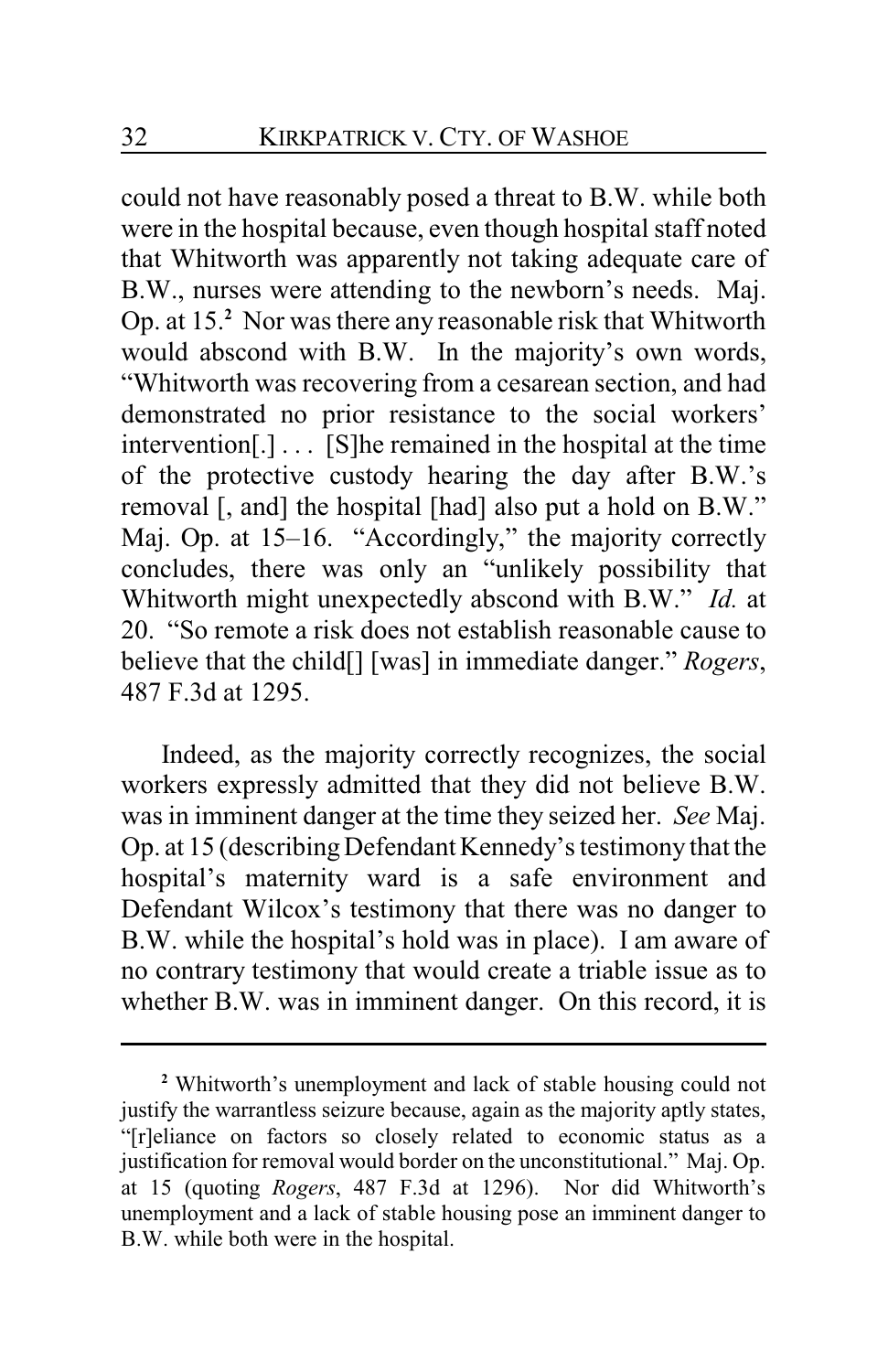thus clear that B.W. was not in imminent danger. The social workers therefore violated B.W.'s clearly established rights in failing to obtain a warrant before seizing her.

Although it is true that no binding authority has addressed this exact factual scenario, such specificity is not required for a constitutional obligation to be "clearly established." *See Hope v. Pelzer*, 536 U.S. 730, 739 (2002) (stating that for a constitutional right to be clearly established, the "very action in question" need not have "previously been held unlawful," as long as "in the light of pre-existing law the unlawfulness [is] apparent" (quoting *Anderson v. Creighton*, 483 U.S. 635, 640 (1987))). It was clearly established that a child could not be seized without a warrant absent imminent danger, and the inescapable conclusion to be drawn from this record is that no objective social worker could have believed—and indeed, these social workers did *not* believe—that B.W. was in imminent danger. It follows, therefore, that the social workers violated B.W.'s clearly established constitutional rights.

In my view, qualified immunity should be denied and summary judgment entered for Plaintiff on the Fourth Amendment claim. I dissent from the majority's contrary conclusion.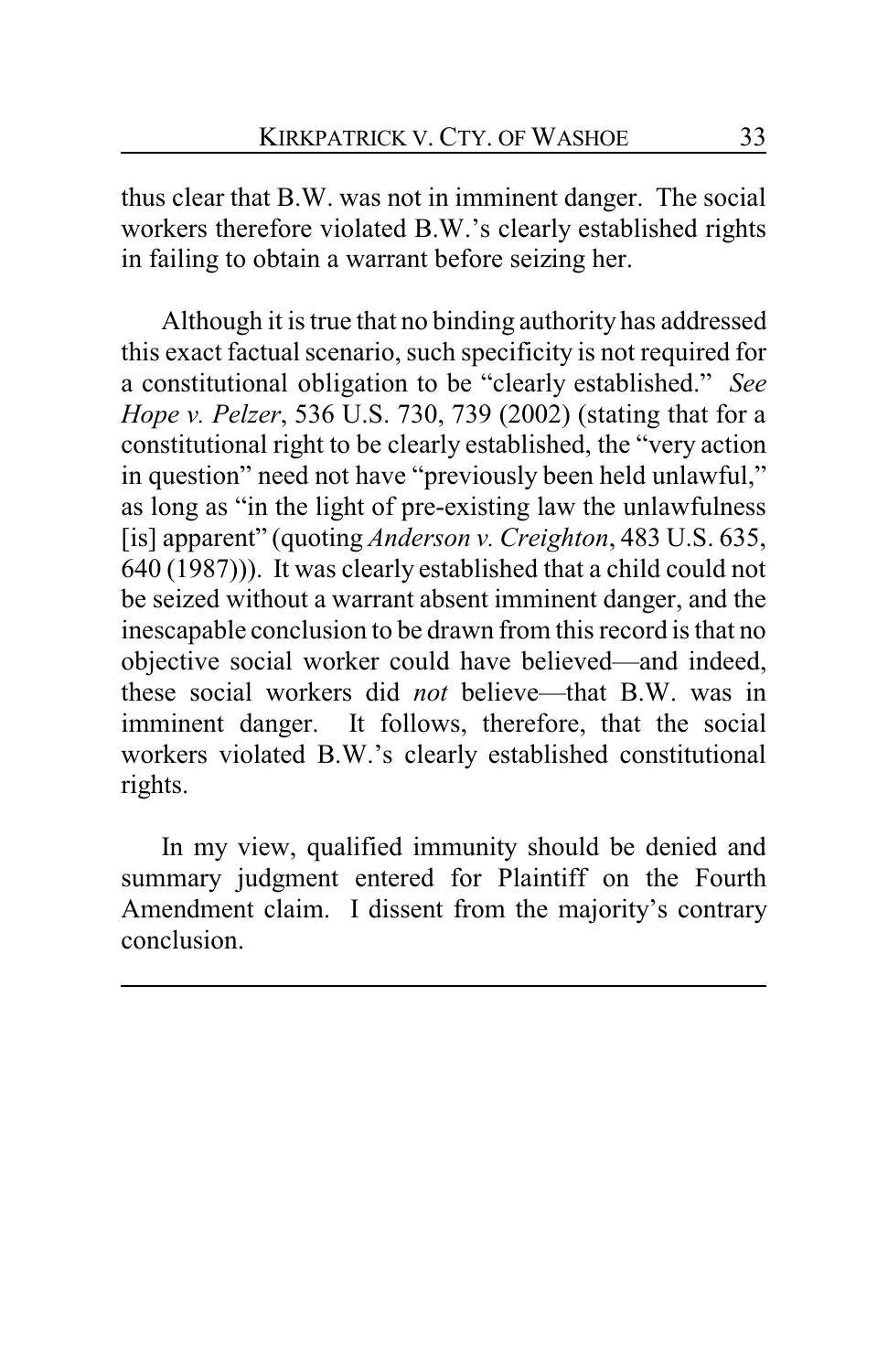KOZINSKI, Circuit Judge, with whom Circuit Judges O'SCANNLAIN, RAWLINSON and BEA join, and Circuit Judge WATFORD joins with respect to Part 2, dissenting in part:

For the reasons explained in my panel dissent, I agree that the social workers here are entitled to qualified immunity and join that part of the opinion. But I cannot agree that the social workers committed a constitutional violation, nor that the County can be liable for a policy of unconstitutional conduct under *Monell*. I therefore dissent from those portions of the opinion.

## **1. There Was No Constitutional Violation**

The majority acknowledges that Whitworth was a drug addict who used meth throughout her pregnancy transferring it to her baby—and had no job or stable living situation. Op. at 5, 15. And my colleagues recognize that "B.W.'s age may have rendered her more vulnerable to the harms of neglect if it were to occur." *Id.* at 15. They even quote Kennedy testifying that B.W. "could die if she goes home with a mother who's high on drugs and forgets to feed her." *Id.* at 15.

The majority dismisses this exigency because Whitworth remained in the hospital recovering from her c-section "and had demonstrated no resistance to the social workers' intervention: Whitworth even volunteered her case worker's contact information to hospital staff." *Id.* at 15–16. I disagree with both prongs of the majority's reasoning.

That Whitworth was recovering from surgery certainly doesn't mean she couldn't leave the hospital on short notice.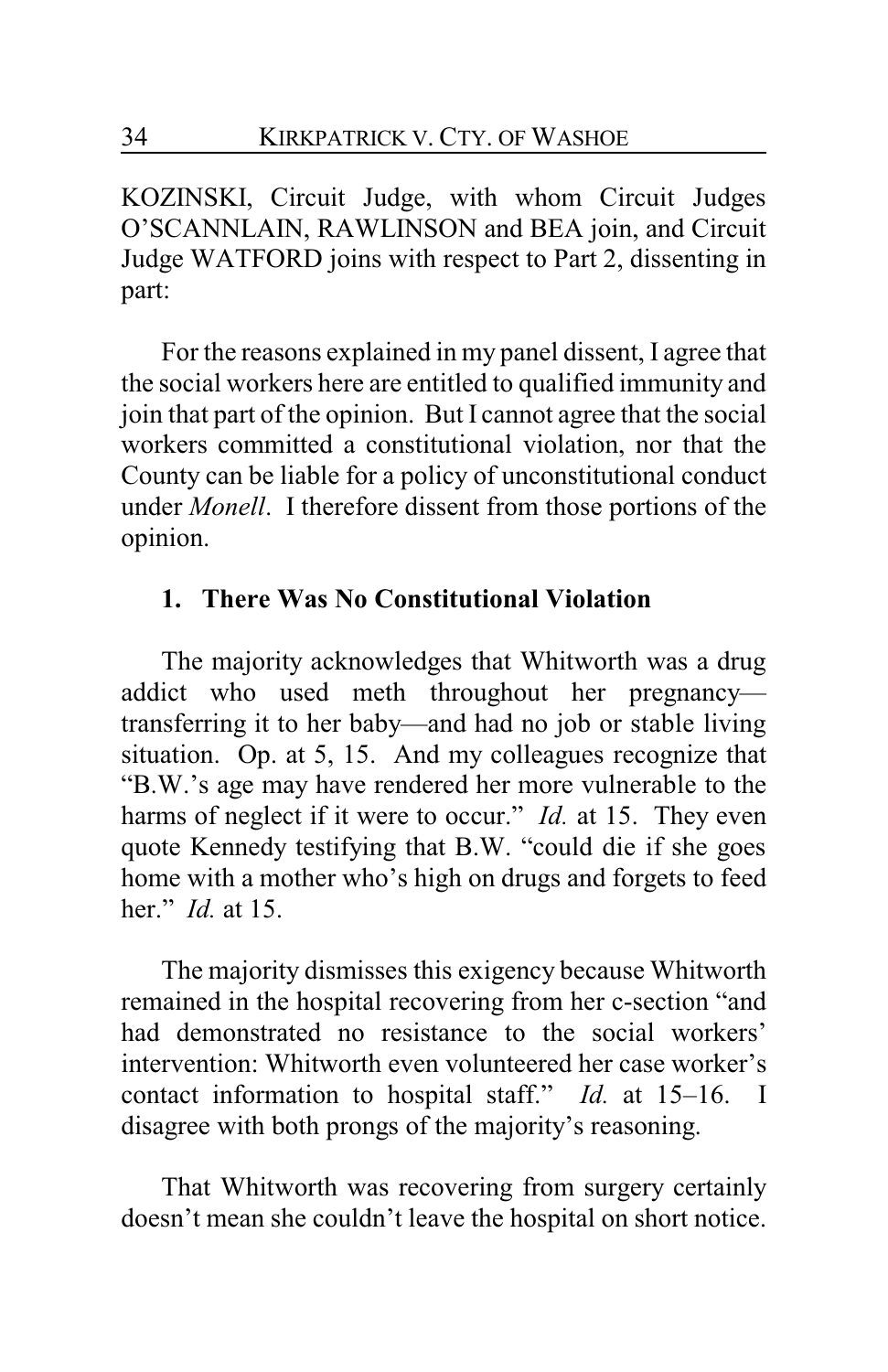The social workers here testified that moms like Whitworth "don't always stay for a few days at the hospital, sometimes they just leave" even after a c-section, as Judge Christen notes. *See* Christen, J., concurring, at 29. It may have been foolish for Whitworth to do so, but someone who abuses her body and baby by using meth throughout her pregnancy can hardly be counted on to calculate danger rationally or avoid putting herself and her baby at risk.

We may evaluate the risks differently with the benefit of hindsight, but that is not the test. The test is whether wellinformed social workers on the scene could reasonably believe that leaving the baby in the mother's control while they sought a warrant would put the baby at *some* risk of serious bodily injury or death. *See Ryburn* v. *Huff*, 132 S. Ct. 987, 992 (2012) (per curiam); *Ashcroft* v. *al-Kidd*, 563 U.S. 731, 735–36, 743–44 (2011). I don't read the majority as saying that there was *no* risk of harm to the baby, only that the risk was small. As Judge Christen aptly notes, "the social workers reasonably refused to gamble that Whitworth would make the sound decision to leave B.W. in the hospital." Christen, J., concurring, at 30. We are not entitled to secondguess that judgment.

That the mother was cooperative was no guarantee that she wouldn't change her mind. Meth addicts can be volatile. Because "it only takes minutes to walk out of a hospital," *id.* at 29, and put a baby's life in danger, any time the social workers took to get a warrant would be too much. My colleagues in the majority are willing to risk a baby's life on the presumed rational behavior of a woman who treats her own health and that of her baby with contempt. I can't agree that the social workers were unreasonable in taking a different view. Indeed, they reasonably could have taken the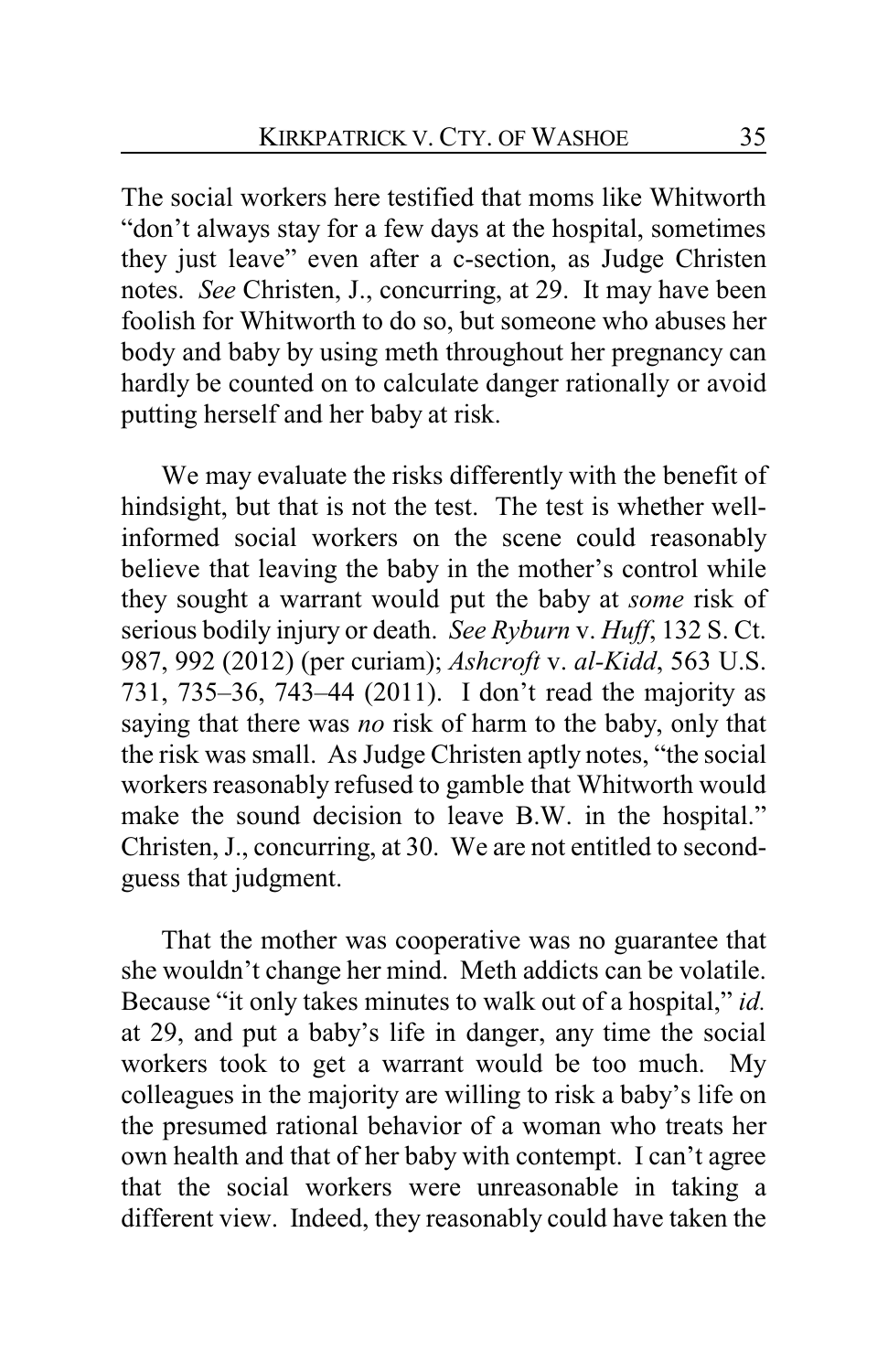mother's cooperation as consent, which also would have obviated the need for a warrant.

The test under the Fourth Amendment is reasonableness. The Supreme Court has "instructed that reasonableness must be judged from the perspective of a reasonable officer on the scene, rather than with the 20/20 vision of hindsight." *Ryburn*, 132 S. Ct. at 992 (internal quotation marks and citation omitted). "Judged from the proper perspective of a reasonable officer forced to make a split-second decision in response to a rapidly unfolding chain of events," *id.*, the social workers here acted reasonably in the difficult circumstances presented to them. Had they left to get a warrant, and had the mother departed the hospital with the baby, they would have had the baby's life on their conscience. I cannot blame them for refusing to take that small—but far from trivial—risk.

# **2. The County Is Not Liable Under** *Monell*

The majority compounds its error by holding that the County can be liable for B.W.'s supposedly unconstitutional removal: "Summaryjudgment onB.W.'s Fourth Amendment claim against Washoe County is still inappropriate if we can trace the social workers' unconstitutional removal to a systemic failure to train DSS officers to obtain a warrant before seizing a child to investigate abuse or neglect." Op. at 18. But the majority never points to any evidence of a *systemic* problem. The only evidence we have is the experience of the two social workers who were named as defendants in this case. There is no evidence that the training these social workers received was typical. The plaintiffs presented no evidence at all as to the training and guidance given to the rest of the County's social workers, or even how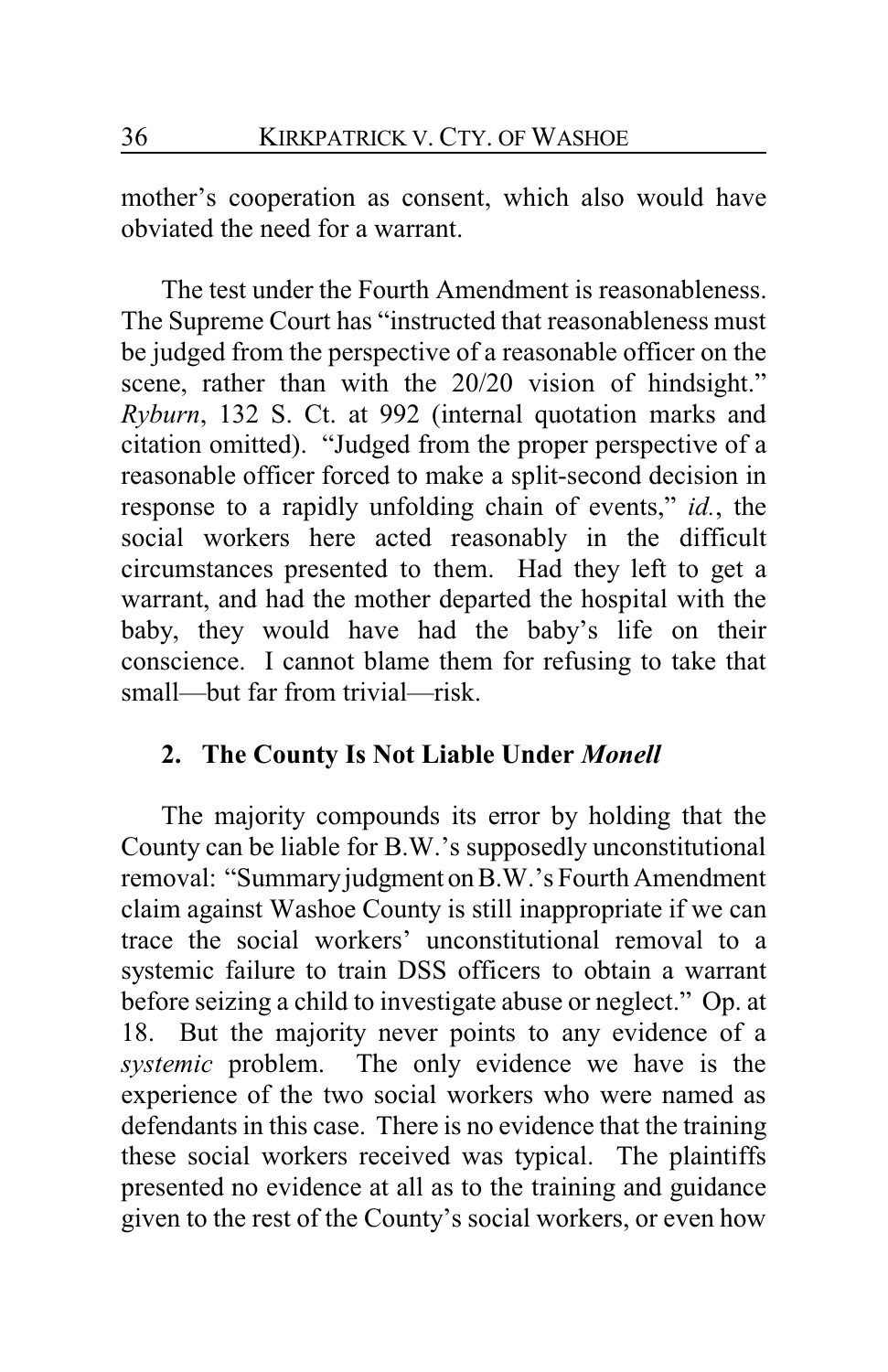many of them there were. The experience of these two individuals could be atypical; two data points aren't enough to establish a pattern or policy.

The majority frames this case as one where the unconstitutional consequences of failing to train were so "obvious" that the violation of a right was "highly predictable." *Id.* at 20 (quoting *Connick* v. *Thompson*, 563 U.S. 51, 64 (2011)); *see also id.* at 26–27. But the social workers testified that the County trained them on the law and instructed them to remove a child only if there were an *imminent* risk of harm. So there was training and there was a standard: "imminent risk to the well being of that child" or "imminent danger." According to the evidence, this meant "a child's life was in danger"; that a "child would suffer a serious injury or even possibly death if something wasn't done." That's the constitutional standard: If there are exigent circumstances, no warrant is required. It's not "highly predictable" that the County's training would lead to unconstitutional results.

The majority recognizes that "[t]he lack of a formal policy is not necessarily unconstitutional if DSS removes children only in cases in which the removal is justified by exigent circumstances." *Id.* at 25. The majority gets around that conclusion by finding "it was social workers' regular practice to remove children regardless of the risk of imminent bodily harm." *Id.* at 26. As is often the case with appellate fact-finding, this is a figment.

The majority points to no evidence of a "regular practice" or even a single other instance of children being removed when there was no imminent risk of harm. Instead, they rely on Wilcox's testimony that "she was trained on 'imminent'